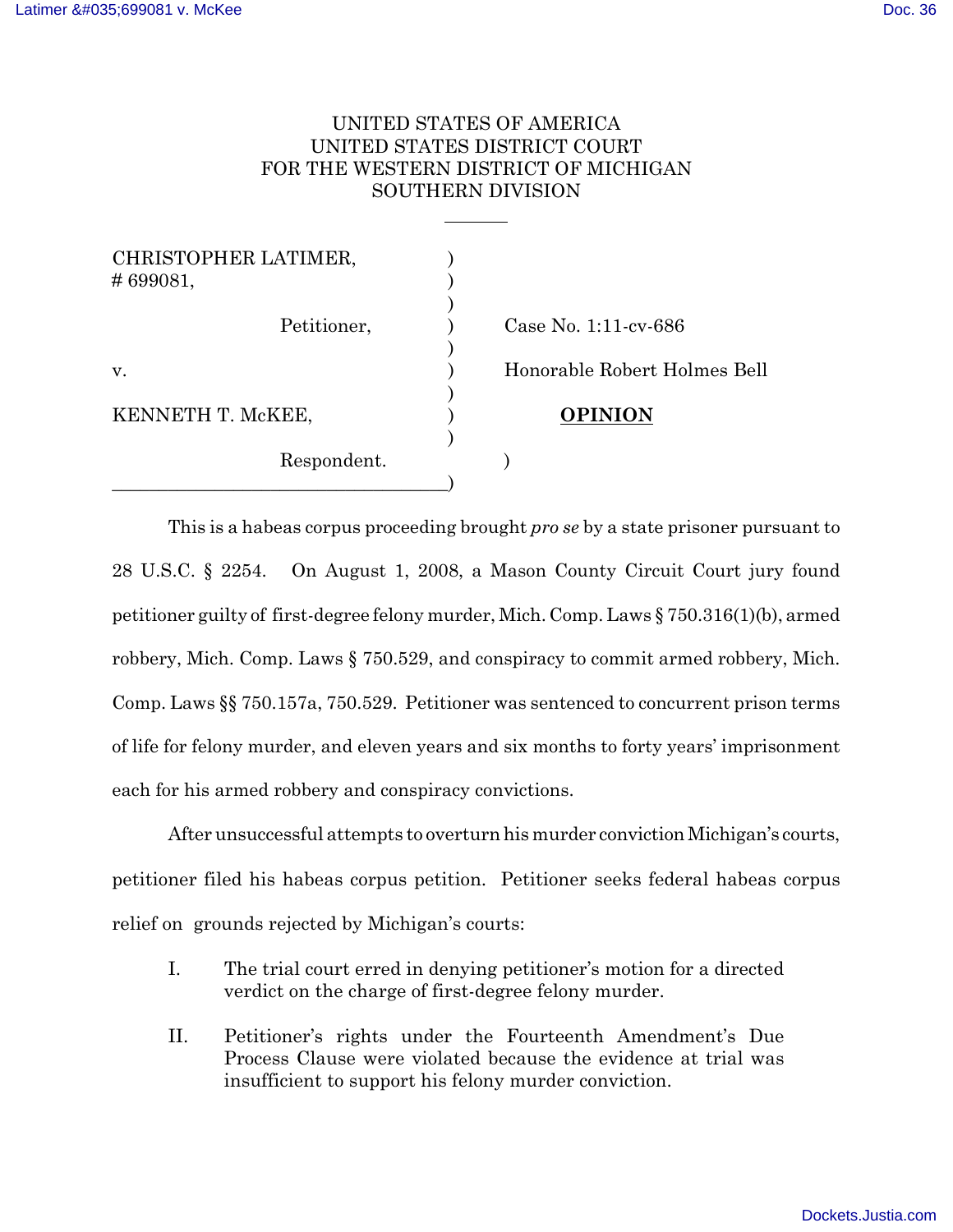- III. Petitioner was denied effective assistance of counsel by his attorney's failure to object to the jury instructions.
- IV. Petitioner was denied effective assistance of trial counsel arising from counsel's failure to call co-defendant Donquez Haynes and Denise Hysaw as witnesses and ineffective assistance of appellate counsel in failure to raise the issue on direct appeal.
- V. Ineffective assistance of appellate counsel where counsel failed to timely make a motion for a new trial in the trial court or seek an opportunity to do so with the Michigan Court of Appeals.
- VI. Ineffective assistance of trial counsel for failure to call codefendant William Cockream as a witness to testify that petitioner was not aware of a real gun or knowledge of the robbery plot.
- VII The prosecutor violated *Brady v. Maryland* when he failed to disclose a police statement that Denise Hysaw gave to the police.
- VIII. The precluding of black men and women from petitioner's jury venire violated his rights under the Sixth and Fourteenth Amendments to a jury drawn from a fair cross-section of the community.

(Petition ¶ 12, ECF No. 1, PageID.4-5; Amendment at 3-4, ECF No. 19, PageID.133- 34).

Respondent argues that the petition should be denied because Ground I presents a pure state law claim. (Answer at 45-46, ECF No. 27, PageID.221-22). Petitioner has not carried his burden under 28 U.S.C. § 2254(d) with regard to Grounds II and III. (Answer at 32-54, PageID.208-30). The remaining issues, Grounds IV through VIII, are procedurally defaulted. Petitioner failed to fairly present these claims to the Michigan Court of Appeals and the Michigan Supreme Court during his collateral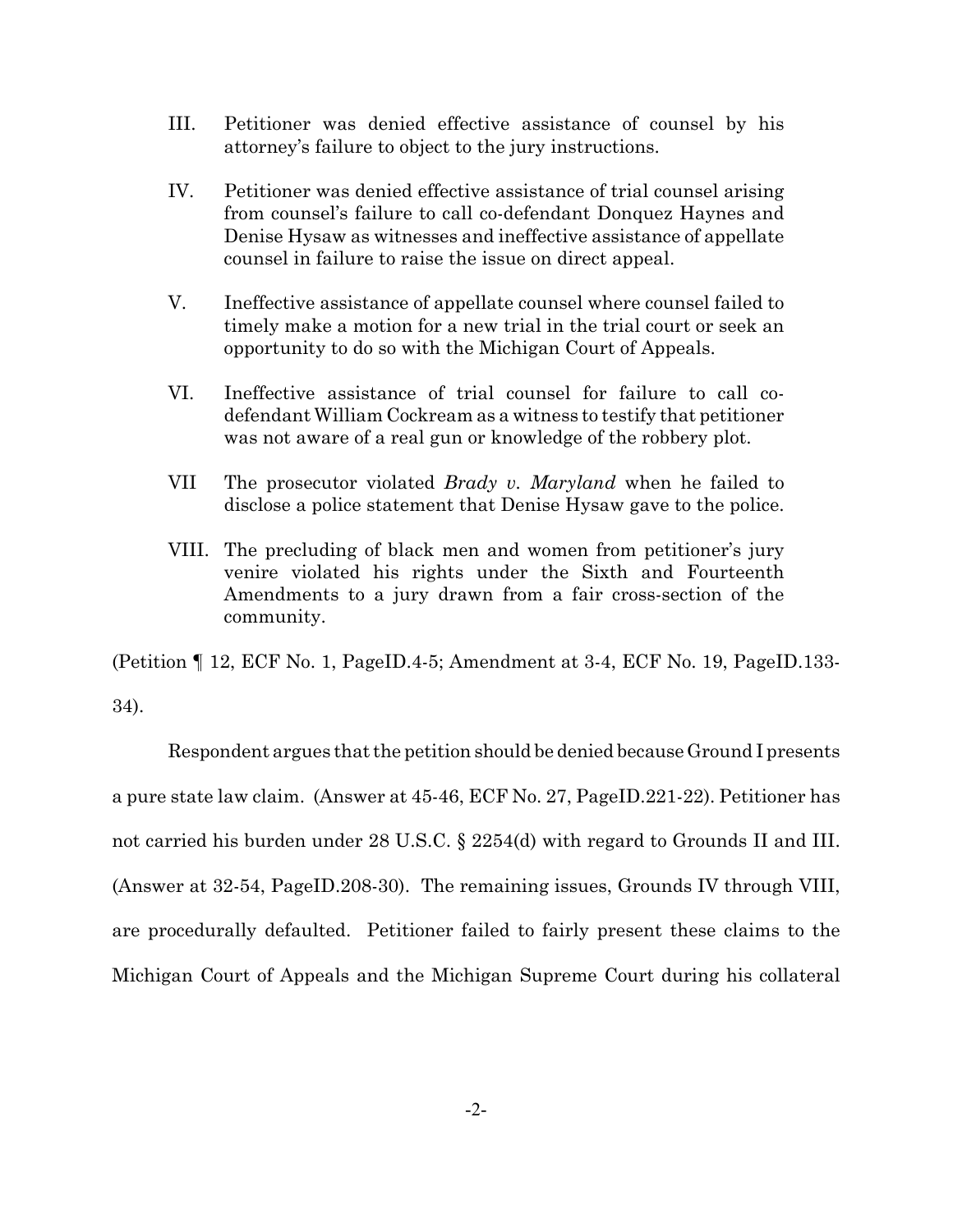appeal, and he can no longer do so. Petitioner has not established cause and prejudice or actual innocence to excuse his procedural defaults.<sup>1</sup> (Id. at 55-86, PageID.231-62).

After review of the state-court record, the Court concludes petitioner has not established grounds for federal habeas corpus relief. Ground I is a state law claim that cannot serve as a basis for federal habeas corpus relief. Petitioner has not shown that the state court decisions rejecting Grounds II through VIII were "contrary to, or involved an unreasonable application of clearly established Federal law, as determined by the Supreme Court of the United States" or were "based on an unreasonable determination of the facts in light of the evidence presented in the State court proceeding[s]."<sup>2</sup> 28 U.S.C.  $\S$  2254(d). The petition be will denied.

## **Standard of Review**

The Court's review of this petition is governed by the provisions of the Antiterrorism and Effective Death Penalty Act, Pub. L. No. 104-132, 110 Stat. 1214 (AEDPA). *See Penry v. Johnson*, 532 U.S. 782, 792 (2001). AEDPA "dictates a highly

<sup>1</sup>Petitioner invokes *Schlup v. Delo*, 513 U.S. 298 (1995) and argues that his claims should not be considered defaulted because he is actually innocent of felony murder. (Reply Brief at 19, ECF No. 35, PageID.2334). Petitioner's claim of actual innocence is untenable given the strength of the evidence that petitioner is guilty of committing felony murder. *See e.g.*, *Bacon v. Klee*, No. 15-2491, 2016 WL 7009108, at \*8 (6th Cir. Nov. 30, 2016); *Maze v. Lester*, 564 F. App'x 172, 181 (6th Cir. 2014).

<sup>2</sup>Both the Supreme Court and the Sixth Circuit have indicated that this Court has discretion to ignore a procedural default and proceed directly to the merits of an apparently defaulted claim, when to do so would be more expeditious than an analysis of the complicated procedural default question. *See Lambrix v. Singletary*, 520 U.S. 518, 525 (1997); *Bales v. Bell*, 788 F.3d 568, 573 (6th Cir. 2015); *Scott v. Houk*, 760 F.3d 497, 506 (6th Cir. 2014). In the present case, the grounds raised by petitioner are meritless, so a detailed analysis of the complicated procedural default issues is unnecessary.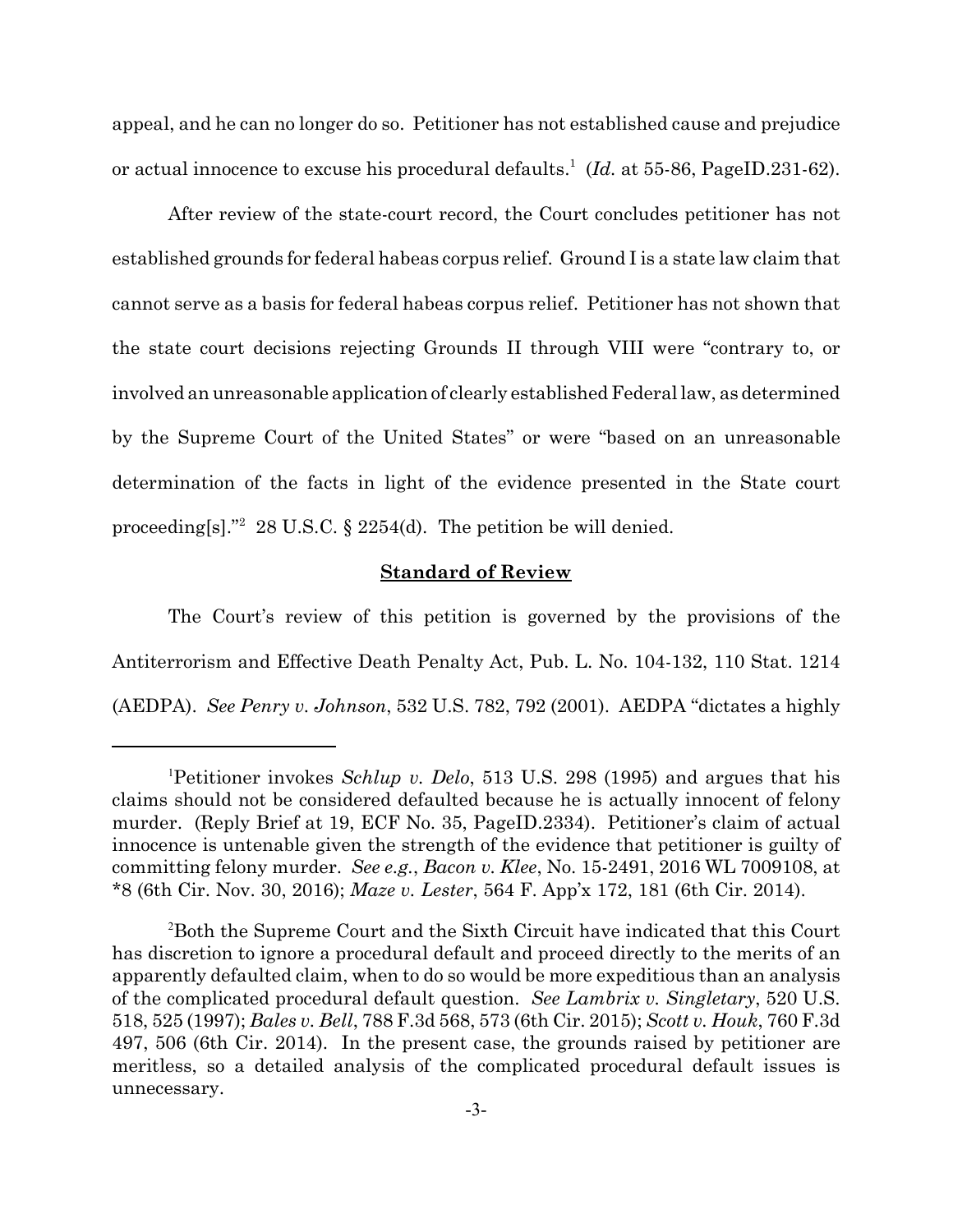deferential standard for evaluating state-court rulings which demands the state court decisions be given the benefit of the doubt." *Bell v. Cone*, 543 U.S. 447, 455 (2005) (citations omitted). "AEDPA requires heightened respect for state court factual and legal determinations." *Lundgren v. Mitchell*, 440 F.3d 754, 762 (6th Cir. 2006). "State-court factual findings [] are presumed correct; the petitioner has the burden of rebutting the presumption by clear and convincing evidence." *Davis v. Ayala*, 135 S. Ct. 2187, 2199-2200 (2015) (citations and internal quotations omitted).

If a state court adjudicated the claim, deferential AEDPA standards must be applied. 28 U.S.C. § 2254(d); *see Premo v. Moore*, 562 U.S. 115, 121 (2011); *Waddington v. Sarausad*, 555 U.S. 179, 190 (2009); *Holder v. Palmer*, 588 F.3d 328, 341 (6th Cir. 2009) (("[A]ny claim that was adjudicated on the merits in State court proceedings' is subject to AEDPA deference.") (quoting 28 U.S.C. § 2254(d)). AEDPA prevents federal habeas "retrials" and ensures that state court convictions are given effect to the extent possible under law. *Bell v. Cone*, 535 U.S. 685, 693-94 (2002). It prohibits "using federal habeas corpus review as a vehicle to second-guess the reasonable decisions of state courts." *Parker v. Matthews*, 132 S. Ct. 2148, 2149 (2012) (*per curiam*).

The AEDPA standard is difficult to meet "because it was meant to be." *Harrington v. Richter*, 562 U.S. 86, 102 (2011). "Section 2254(d) reflects the that habeas corpus is a guard against extreme malfunctions in the state criminal justice systems, not a substitute for ordinary error corrections through appeal." *Id.* at 102-03 (citation and internal quotation omitted); *see Woods v. Donald*, 135 S. Ct. 1372, 1376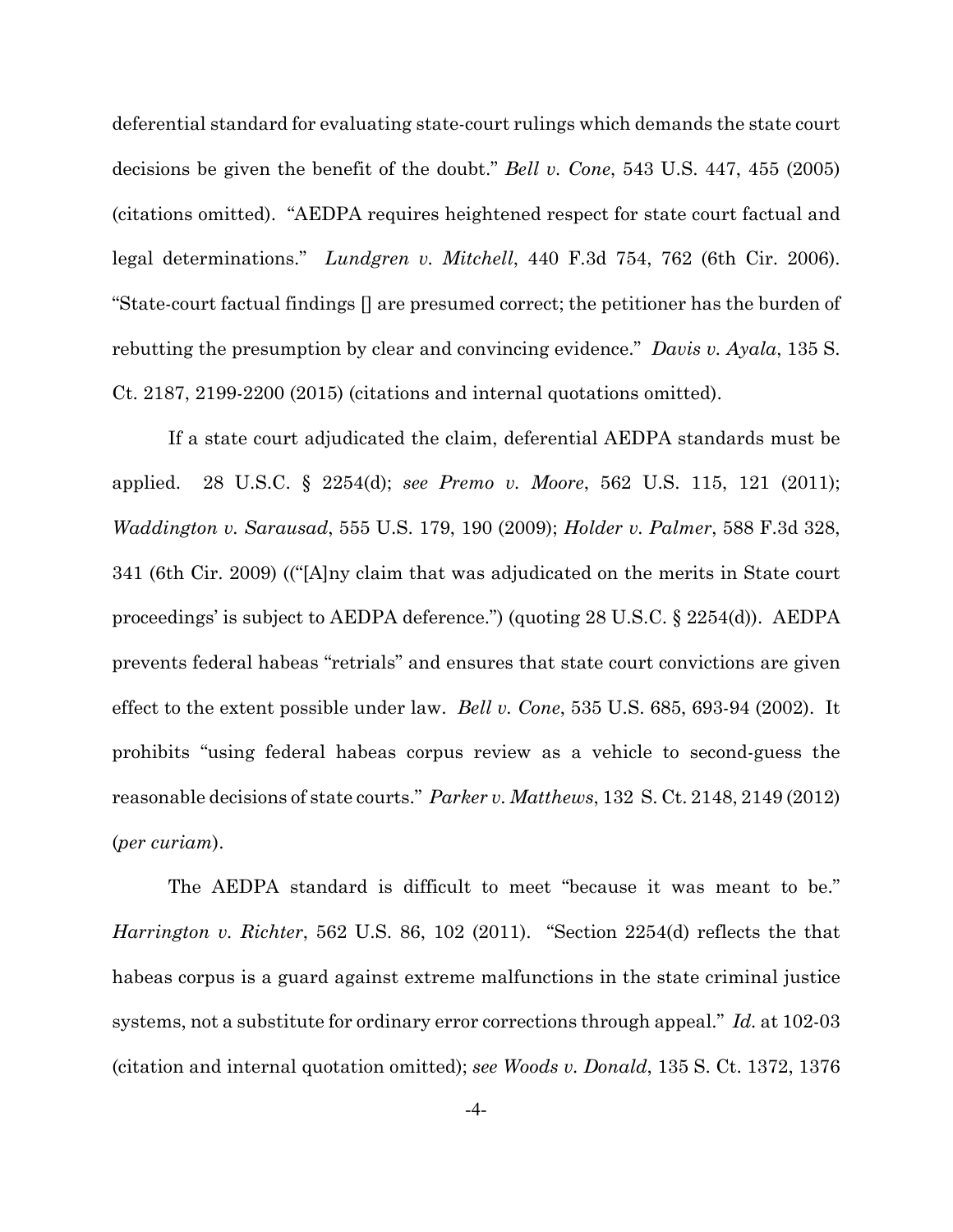(2015). Section 2254(d) states that an application for a writ of habeas corpus on behalf of a person who is incarcerated pursuant to a state conviction cannot be granted with respect to any claim that was adjudicated on the merits in state court unless the adjudication "(1) resulted in a decision that was contrary to, or involved an unreasonable application of, clearly established Federal law, as determined by the Supreme Court of the United States; or (2) resulted in a decision that was based upon an unreasonable determination of the facts in light of the evidence presented in the State court proceeding." 28 U.S.C. § 2254(d); *see White v. Wheeler*, 136 S. Ct. 456, 460 (2015); *Davis v. Ayala*, 135 S. Ct. at 2198; *White v. Woodall*, 134 S. Ct. 1697, 1702 (2014).

The only definitive source of clearly established federal law for purposes of § 2254(d)(1) is the holdings—not dicta—of Supreme Court decisions. *White v. Woodall*, 134 S. Ct. at 1702; *see Woods v. Donald*, 135 S. Ct. at 1377 ("Because none of our cases confront 'the specific question presented by this case,' the state court's decision could not be 'contrary to' any holding from this Court."). "[W]here the precise contours of a right remain unclear, state courts enjoy broad discretion in their adjudication of a prisoner's claims." *Id.* (quotations and internal citations omitted).

An unreasonable application of the Supreme Court's holding must be "'objectively unreasonable,' not merely wrong; even 'clear error' will not suffice." *White v. Woodall*, 134 S. Ct. at 1702 (quoting *Lockyer v. Andrade*, 538 U.S. 63, 75-76 (2003)). Rather, "[a]s a condition for obtaining habeas corpus from a federal court, a state prisoner must show that the state court's ruling on the claim being presented in federal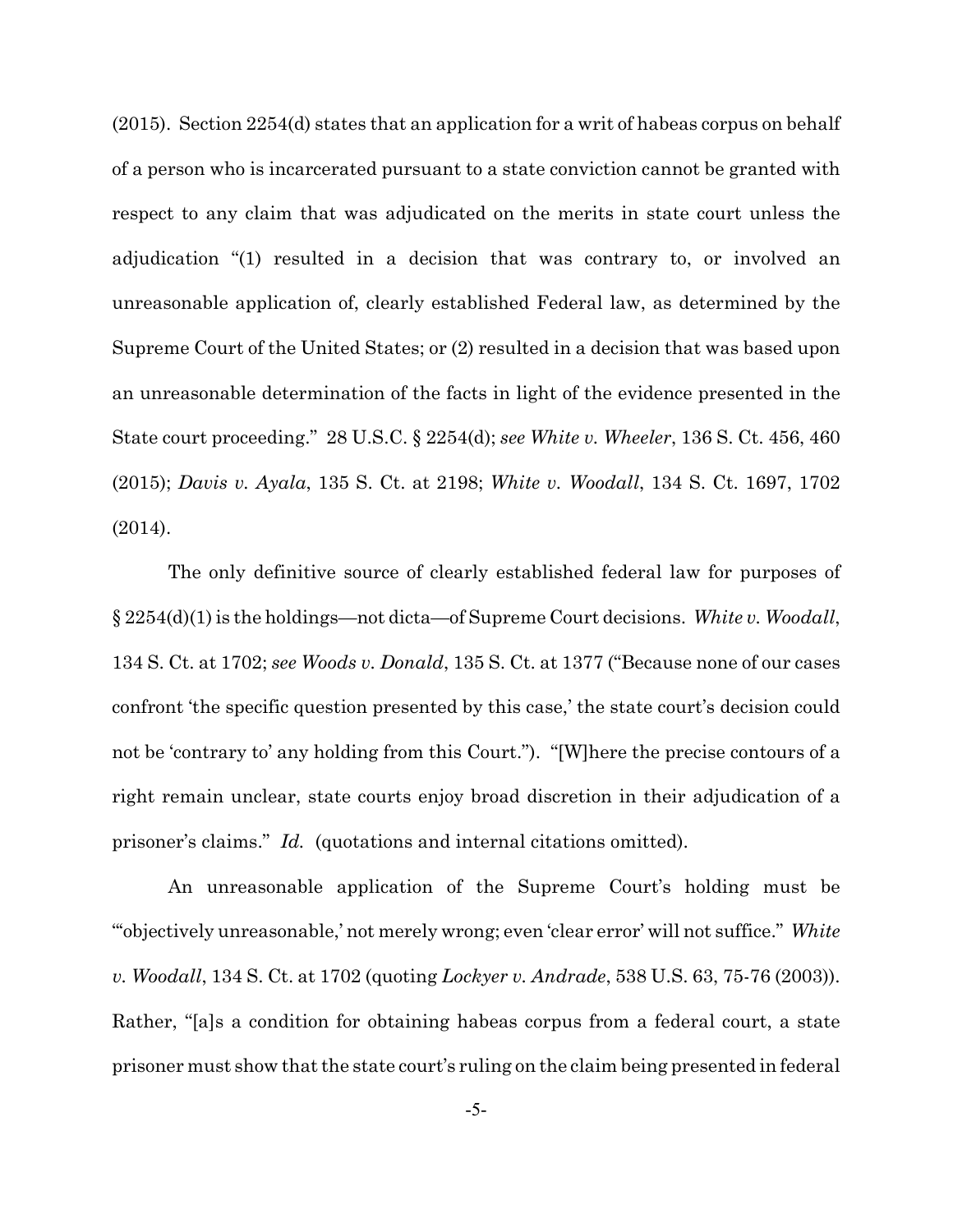court was so lacking in justification that there was an error well understood and comprehended in existing law beyond any possibility for fairminded disagreement." *White v. Woodall*, 134 S. Ct. at 1702 (quoting *Harrington v. Richter*, 562 U.S. at 103). "[C]ircuit precedent does not constitute 'clearly established Federal law, as determined by the Supreme Court,' " and "[i]t therefore cannot form the basis for habeas relief under AEDPA." *Hill v. Curtin*, 792 F.3d 670, 677 (6th Cir. 2015) (quoting *Parker v. Matthews*, 132 S. Ct. at 2155); *see Glebe v. Frost*, 135 S. Ct. 429, 431 (2014) (*per curiam*) ("As we have repeatedly emphasized, [] circuit precedent does not constitute 'clearly established Federal law, as determined by the Supreme Court.'").

"[A] state-court factual determination is not unreasonable merely because the federal habeas court would have reached a different conclusion in the first instance." *Wood v. Allen*, 558 U.S. 290, 301 (2010). Section 2254 (d)(2) requires that this Court accord the state trial court substantial deference. If reasonable minds reviewing the record might disagree about the finding in question, on habeas review that does not suffice to supersede the trial court's determination. *Brumfield v. Cain*, 135 S. Ct. 2269, 2277 (2015); *Burt v. Titlow*, 134 S. Ct. 10, 15 (2013).

#### **Findings of Fact**

Petitioner's convictions stem from events on November 29, 2007, that culminated in the killing of Jarrett Barnard. The trial judge described it as a "classic situation where four individuals are involved in a robbery and someone gets shot, but all four individuals acted in conjunction with each other even though one party, i.e. [William] Cockream was the shooter." (ECF No. 28-18, PageID.2088). William Cockream was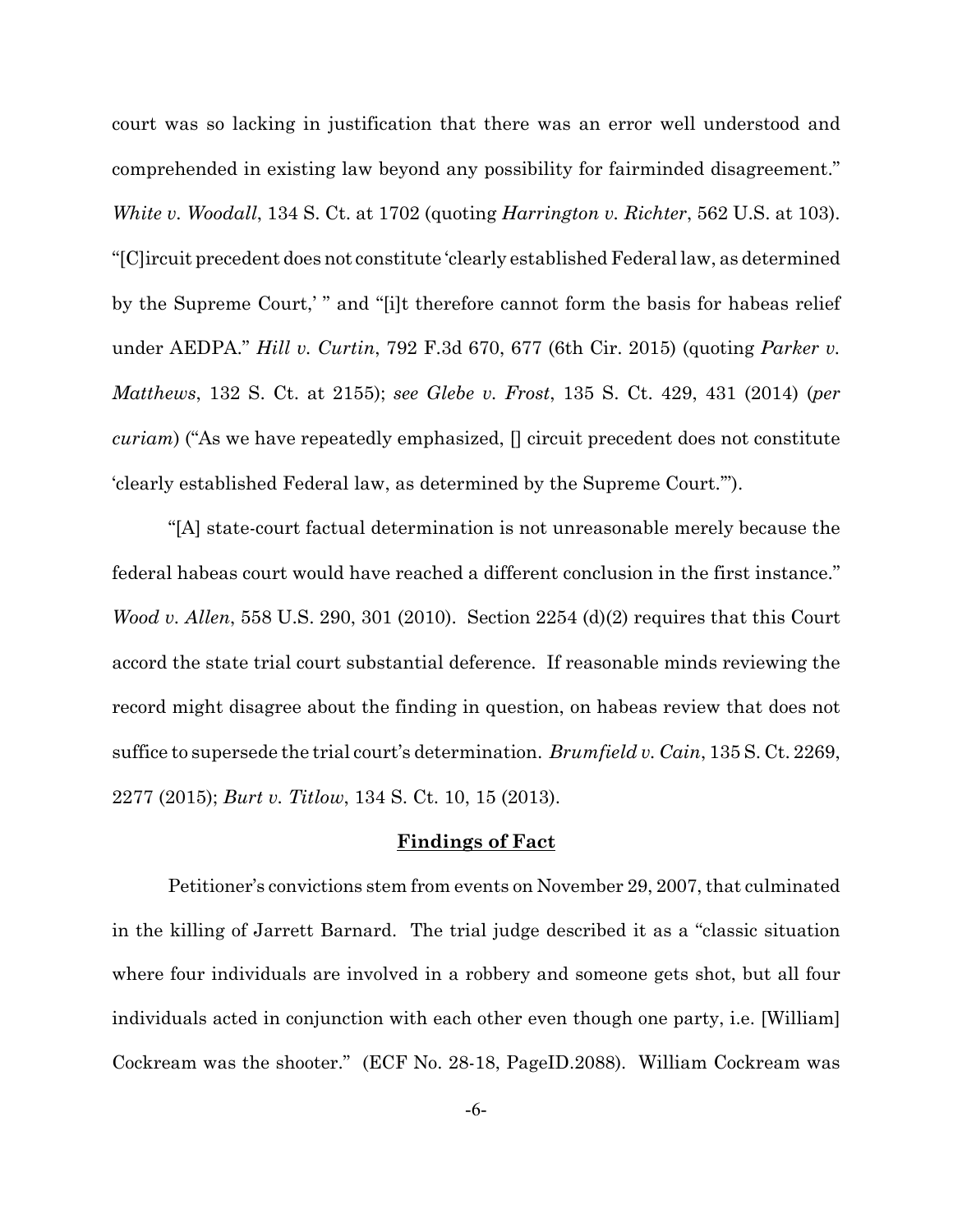tried and sentenced before petitioner's trial began. Cockream was convicted of firstdegree murder, armed robbery, conspiracy to commit armed robbery, and possession of firearm during the commission of a felony. *See Cockream v. Scutt*, No. 2:11-cv-11407, 2013 WL 210736, at \*1 (E.D. Mich. Jan. 18, 2013). The other two involved in the robbery were Anthony Southwell and Donquez Haynes. Southwell entered a guilty plea to lesser charges and testified against petitioner. Haynes likewise entered a guilty plea.

## **A. Circuit Court Proceedings**

Petitioner's trial began on July 28, 2008, and it concluded with the jury's verdict on August 1, 2008, finding petitioner guilty of first-degree felony murder, armed robbery, and conspiracy to commit armed robbery. (Trial Transcripts, TT I - TT V, ECF No. 28-11 to 28-15). The initial day of trial was devoted to jury selection. (TT I, ECF No. 28-11). Petitioner's counsel and the prosecutor expressed satisfaction with the jury selected. (TT I, 235, 248-51).

Anthony Southwell (aka AJ) testified that, on November 29, 2007, he had spent the day hanging out with petitioner and Donquez Haynes (aka DQ). (TT III, 550, ECF No. 28-13). Later in the day, he drove his grandmother's white Ford Explorer from Baldwin to Lundington. His three passengers were his William Cockream (his uncle), Donquez Haynes, and petitioner. (TT III, 549-52). Petitioner had suggested that this group rob Jarrett Barnard because he had a lot of cash and marijuana. (TT III, 599-600). Petitioner supplied the directions to Barnard's apartment (TT III, 606). When petitioner's group arrived at Jarrett Barnard's apartment for the first time on the date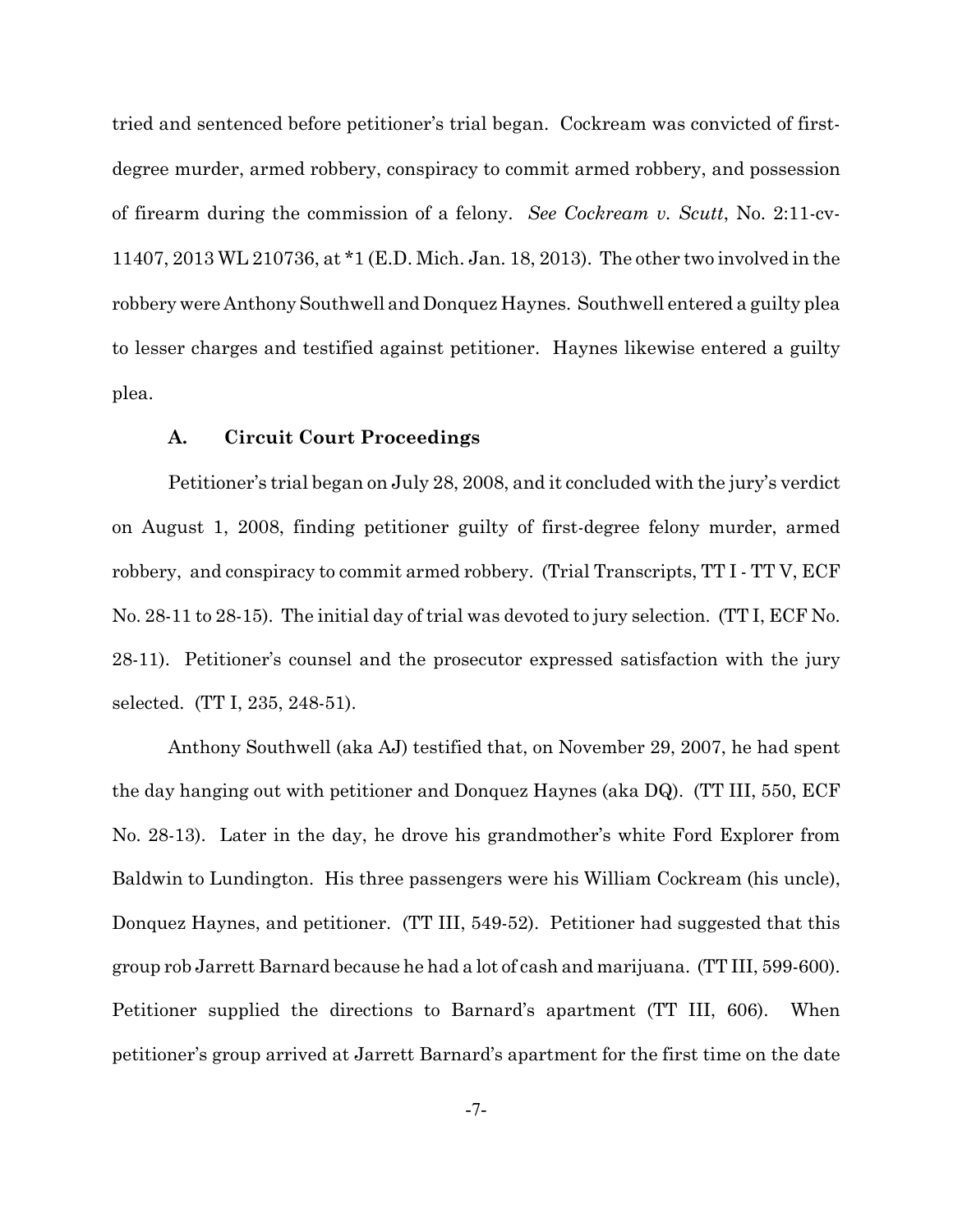in question, Southwell parked in front, and petitioner and Donquez went inside. Southwell stayed outside with Cockream. (TT III, 554). When petitioner and his brother returned, they confirmed that Barnard had marijuana and cash inside his apartment. Southwell drove around the block. (TT III, 555, 559-60, 601-02).

 When petitioner's group returned to the area of Barnard's apartment, Southwell parked the vehicle around the corner. This time, all four men in the group went into the apartment. They intended to rob Barnard of his marijuana and cash. Cockream was armed with a gun that they had picked up at Southwell's house. Southwell was armed with a BB gun that he had obtained from petitioner. Southwell's job was supposed to be holding the BB gun up to petitioner and Donquez so that they looked like victims rather than participants in the robbery. (TT III, 555-58, 566-67, 578, 605-06, 613, 630). Southwell described the gun that Cockream had in his hand seconds before Cockream shot and killed Jarrett Barnard. (TT III, 559-60, 585).

The group ran back to the white Ford Explorer and Southwell drove back to Baldwin and went to petitioner's apartment and dropped off petitioner and Donquez. (TT III, 561-62, 606, 615). Petitioner informed Elisha Wilson, his girlfriend, that he and Donquez went to Ludington to get some marijuana and someone had been shot. (TT III, 610, 615). Petitioner related that the plan had been to obtain marijuana without paying for it. Petitioner indicated to Ms. Wilson that he had obtained the marijuana. (TT III, 618).

Nathan Larson had been Jarrett Barnard's friend. (TT II, 339, ECF No. 28-12). He had been at Mr. Barnard's apartment on the date Barnard was shot and killed. (TT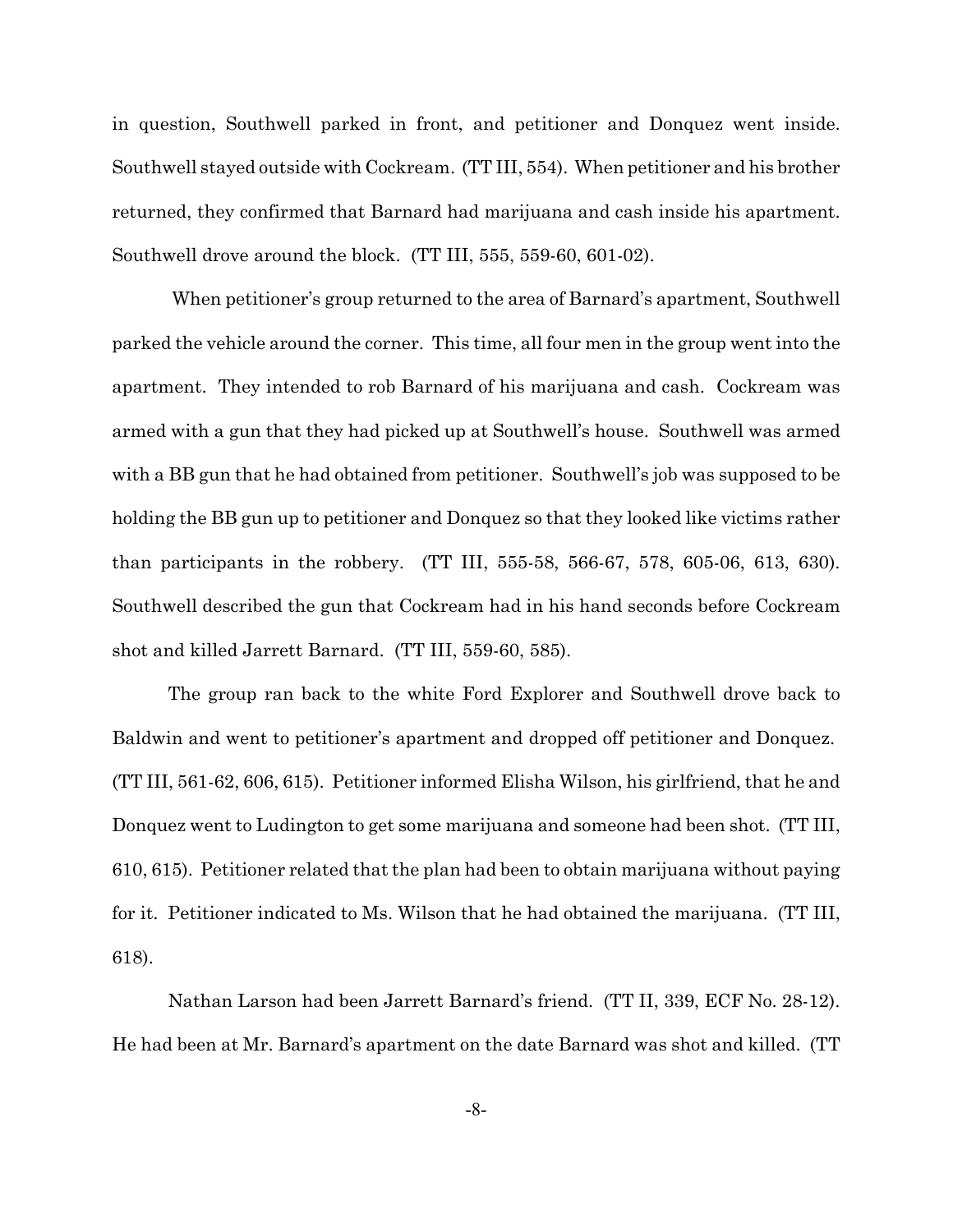II, 340). Another friend, Ray Parisza, was also present. They were watching a movie. (TT II, 341).

Larson testified that he received a telephone call from petitioner. Petitioner indicated that he was looking for marijuana. (TT II, 343). Petitioner arrived at Jarrett Barnard's apartment. He was accompanied by his brother Donquez Haynes. (TT II, 345, 389). Petitioner and Donquez had been shown a bag of marijuana and there was some discussion regarding sale price. (TT II, 346). Petitioner and Donquez indicated that the price appeared to be high, but they would be coming back if they were desperate. (TT II, 346).

Gary Janiszewski, Nathan Larson's uncle, stopped by Mr. Barnard's apartment and obtained half an ounce of marijuana. Janiszewski left the apartment when petitioner, Donquez Haynes, William Cockream and Anthony Southwell arrived. (TT II, 347-50, 391-92, 412-13).

Petitioner asked about buying marijuana. Jarrett Barnard showed petitioner and his associates a bag of marijuana. (TT II, 356, 394). Cockream and Southwell produced guns and demanded the marijuana. Cockream further demanded that Jarrett Barnard get out of his chair and hand him the bag of marijuana. Mr. Barnard followed the instructions. After Barnard handed over the marijuana, Cockream shot him in the chest. (TT II, 361-63, 384, 394-96). Nathan Larson and Ray Parisza were concerned that they might also be shot because they had witnessed the shooting. (TT II, 364-65, 381, 397). After petitioner's group fled, Nathan Larson locked the door and called 911. (TT II, 363- 64, 381).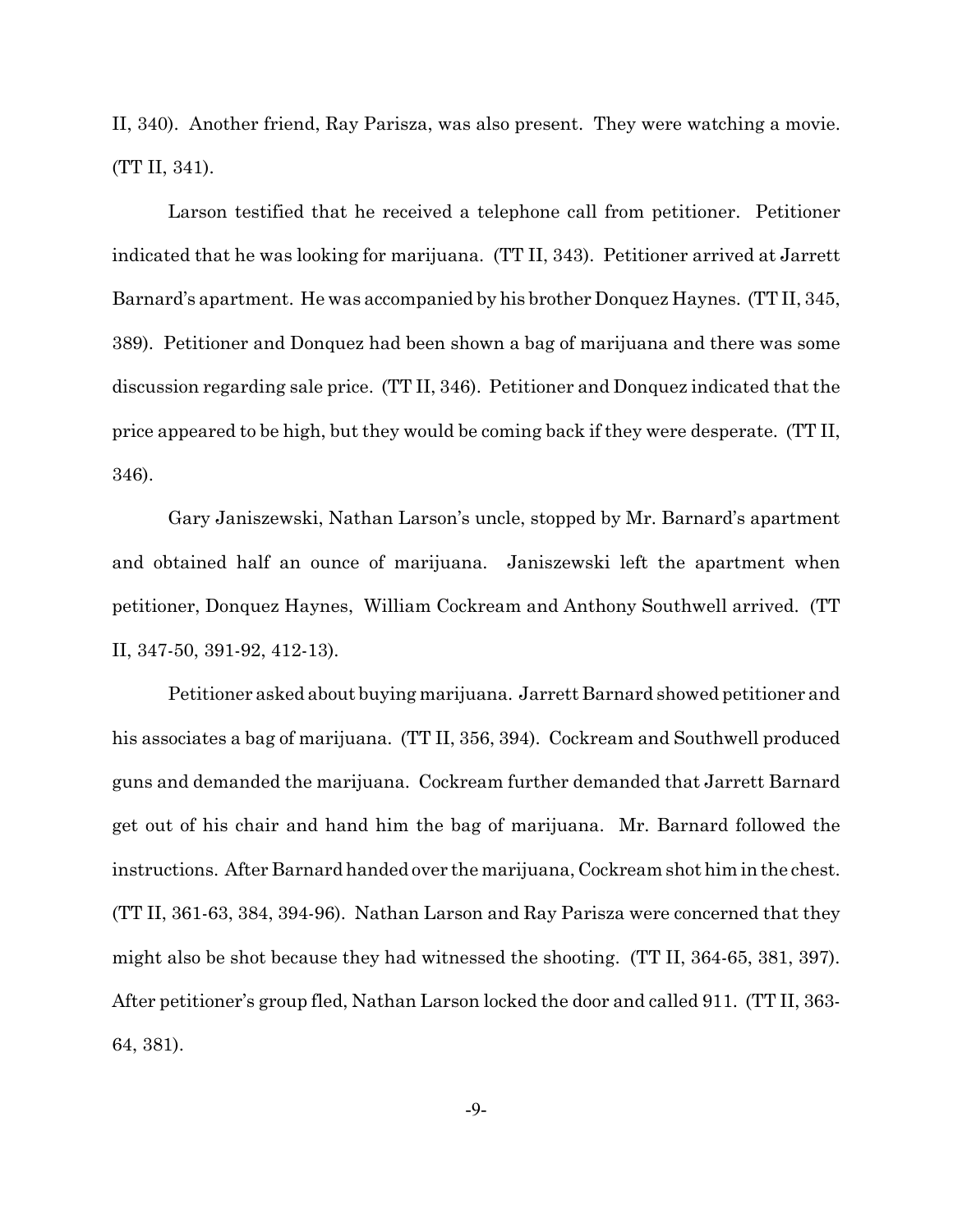Police were contacted regarding the shooting. (TT II, 272-74). They were met at Mr. Barnard's address by Luke McCallum, Ray Parisza, and Nathan Larson. The officers were directed upstairs to the apartment where the shooting had occurred. (TT II, 288-89, 367, 507-08). Police found the victim's body on the floor. Jarrett Barnard had no pulse and he was not breathing. He had blood around his nose and mouth. There was pooling blood on his chest and blood on his pants and shirt. (TT II, 279-82; TT IV, 645, 660, ECF No. 28-14). The victim was transported to the hospital where an assessment revealed that he had no vital signs and he was pronounced dead. (TT II, 310-12). The autopsy revealed that the cause of Jarrett Barnard's death was the gunshot wound to his heart. (TT II, 327-31, 336). The bullet was recovered during the autopsy. (TT II, 317-18, 329-30, 429).

Anthony Southwell testified that he had driven Cockream back to his residence in Jackson, Michigan. (TT III, 564). Police later found the gun used to kill Mr. Barnard inside Cockream's home. (TT II, 420, 436, 442, 449, 454, 525-29, 540-42).

After the prosecution rested, petitioner's attorney made a motion for a directed verdict. (TT IV, 679). Judge Cooper denied the motion. He cited evidence that had been received on which the jury could reasonably find petitioner guilty of the charges he faced. (TT VI, 681-84).

Petitioner called three witnesses: Officer David Krause (TT IV, 684-86); Denise Hysaw (TT IV, 752-57), and himself (TT IV, 687-751). Officer Krause gave very brief testimony regarding the appearance of the victim's apartment when the police arrived. (TT IV, 685-86)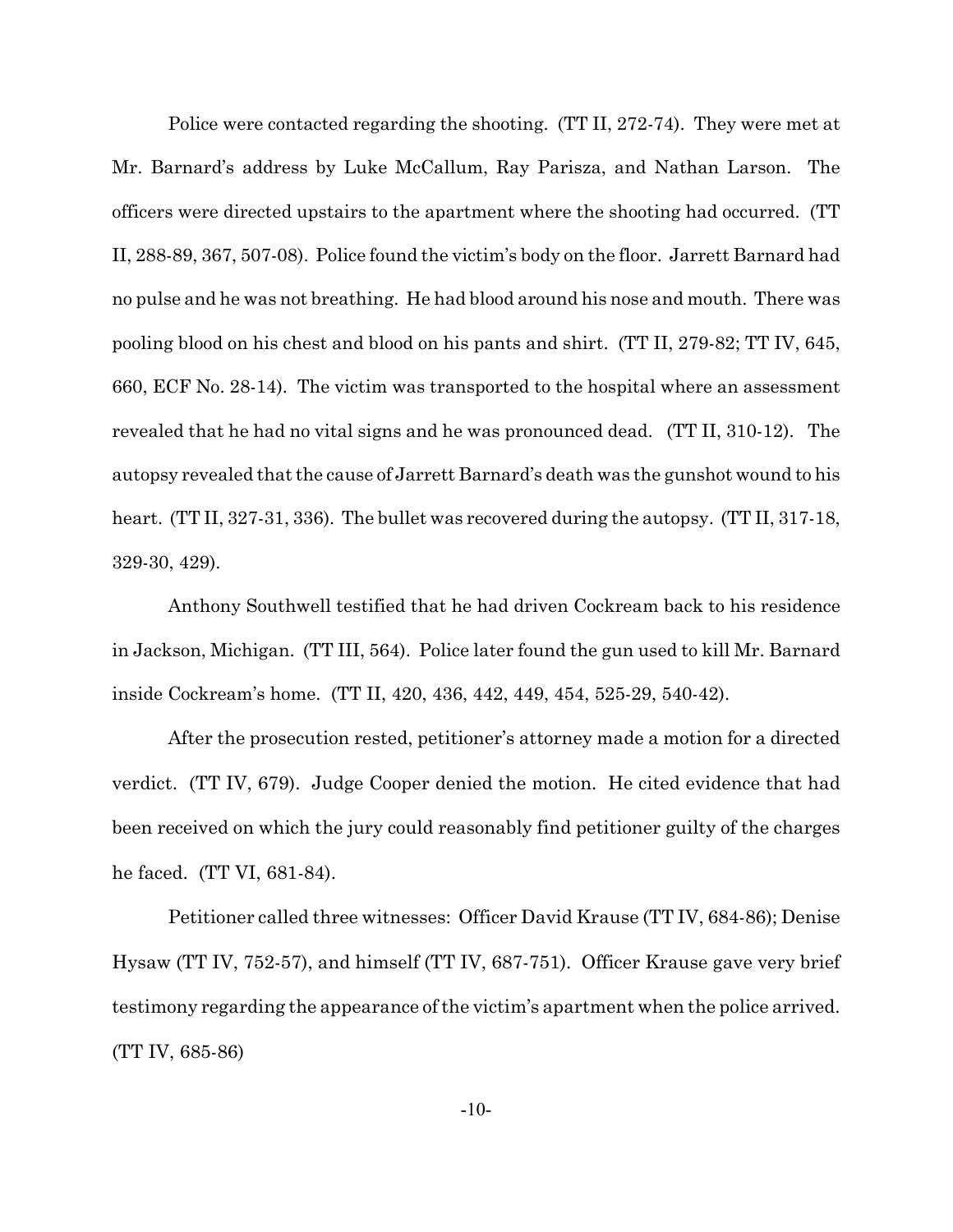Denise Hysaw was a friend of both petitioner and Donquez Haynes. (TT VI, 756). Ms. Hysaw testified that earlier in the year, she had been an inmate at the Mason County jail where she was serving a sentence for delivery of cocaine. She testified that she had been housed in a cell near Anthony Southwell and claimed that she had overheard a conversation in which Southwell bragged about Jarrett Barnard's murder. She claimed that she engaged in a conversation with Southwell in which Southwell purportedly stated that Donquez and petitioner "did not know that the shooting was gonna [sic] go down." (TT IV, 755). Further, Ms. Hysaw claimed that she told this story to Detective Posma in the hope that she could arrange a deal to "get out of jail early."<sup>3</sup> (TT IV, 755).

Petitioner elected to testify. (TT IV, 687-751). He conceded that on the date in question he went to Ludington with his brother Donquez Haynes, William Cockream and Anthony Southwell. (TT IV, 694, 722). He claimed that there had been no plan to rob Mr. Barnard. (TT IV, 717, 748). Petitioner admitted that the group went to Jarrett Barnard's apartment and that he and Donquez went inside and asked Mr. Barnard whether he had marijuana for sale. (TT IV, 696). Petitioner conceded that on the second trip to Barnard's apartment, they parked a distance away, and all four of the members of petitioner's group went inside. (TT IV, 698). Petitioner claimed that

<sup>3</sup>There were no documents and no testimony elicited from Detective Posma (TT IV, 638-78) supporting Ms. Hysaw's assertion. The transcript reveals that there was a more than ample opportunity to cross-examine Detective Posema regarding such a statement by Ms. Hysaw, if it had been made. Further, there was no attempt by the defense to call the detective as a witness to establish foundational details, such as when or if Ms. Hysaw gave such a statement.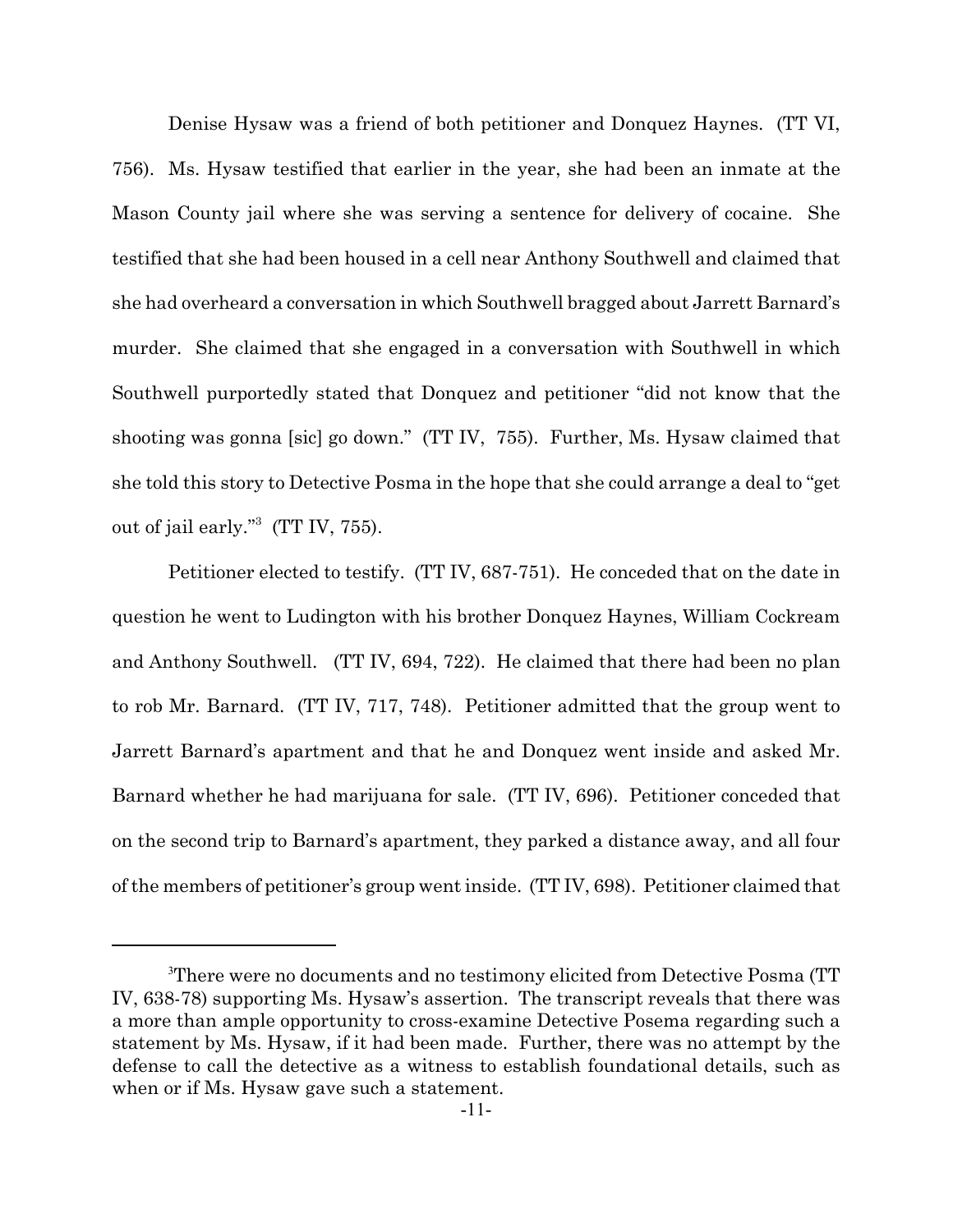he did not see that any of the members of his group had a gun or BB gun. (TT IV, 699- 700). Petitioner claimed that he had been walking out the door of Barnard's apartment and picking up his phone to make a phone call when he heard what sounded like a gunshot. (TT IV, 705-06, 730). Cross-examination revealed that petitioner told a series of lies to the detectives investigating the shooting. (TT IV, 723-27, 736, 743-44, 747, 749-50).

On August 1, 2008, the jury found petitioner guilty of first-degree felony murder, armed robbery, and conspiracy to commit armed robbery. (TT V, 847-48, ECF No. 28- 15).

On September 9, 2008, the trial court judge sentenced petitioner to concurrent prison terms of life for first-degree felony murder, and eleven years and six months to forty years' imprisonment each for petitioner's armed robbery and conspiracy convictions. (Sentencing Transcript at 14-17, ECF No. 28-16, PageID.2069-72; Judgment of Sentence Commitment to Corrections Department, ECF No. 28-24, PageID.2125).

### **B. Direct Appeal**

Petitioner pursued an appeal in the Michigan Court of Appeals. Petitioner's appellate counsel raised three issues: (1) trial court error in denying petitioner's motion for a directed verdict; (2) insufficiency of the evidence to support the jury's verdict finding petitioner guilty of felony murder; and (3) ineffective assistance of counsel in failure to object to jury instructions. (Defendant-Appellant's Brief at iv, Statement of Issues, found in Michigan Court of Appeals Record, ECF No. 28-24, PageID.2131). On February 2, 2010, the Michigan Court of Appeals issued its decision affirming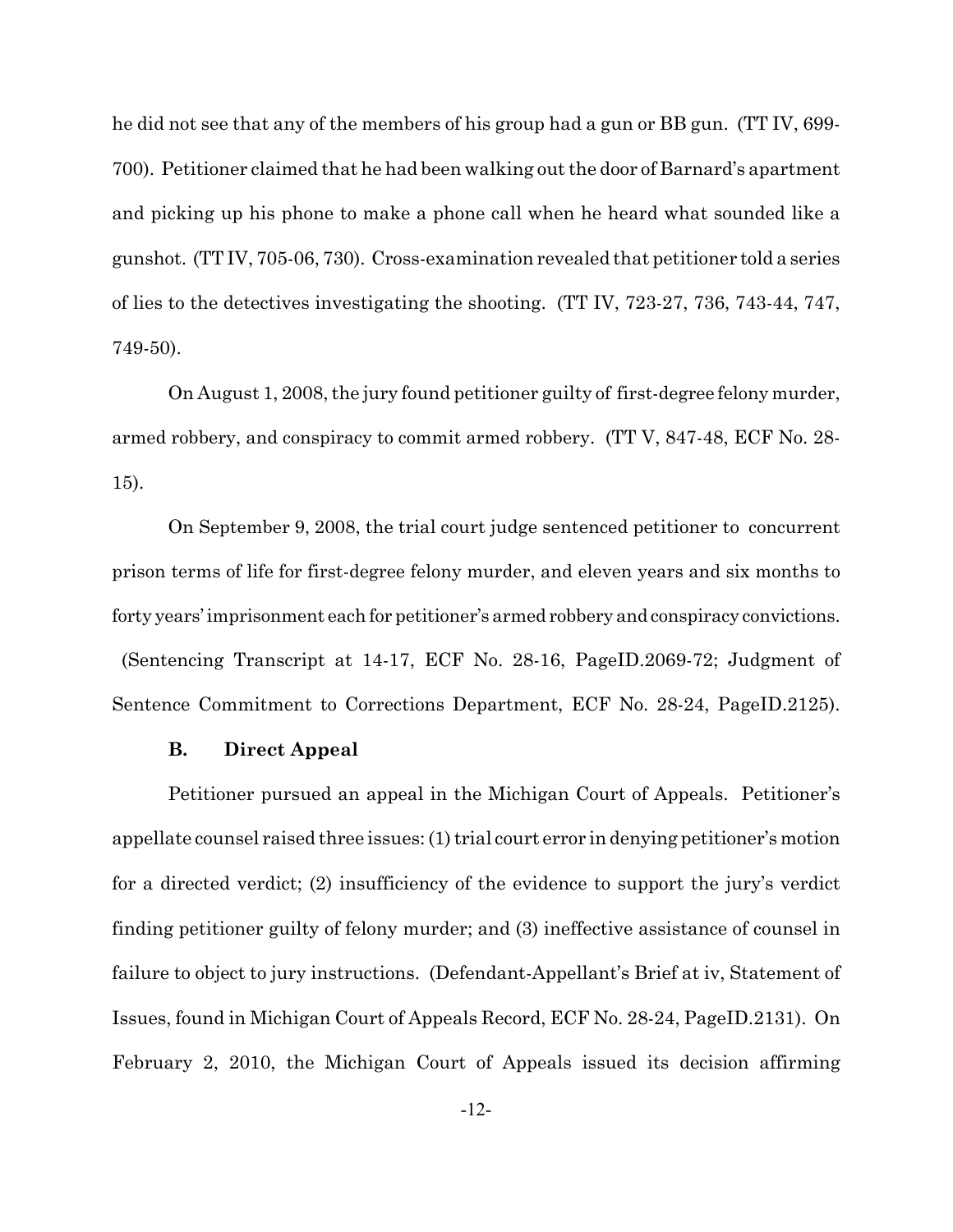petitioner's convictions. It found that all the issues raised by petitioner lacked merit. (ECF No. 28-24, PageID.2120-23; *People v. Latimer*, No. 287791, 2010 WL 376787 (Mich. Ct. App. Feb. 2, 2010)).

Petitioner filed an application for leave to appeal in Michigan's highest court based on the issues rejected by the Michigan Court of Appeals. (ECF No. 28-25, PageID.2219-22 ). On June 28, 2010, the Michigan Supreme Court denied petitioner's application. (*Id.* at PageID.2181).

# **C. Subsequent Proceedings**

## 1. Habeas Petition and Motion for Stay and Abeyance

On June 30, 2011, petitioner filed his petition for federal habeas corpus relief. He raised the three grounds that he had raised on direct appeal and that had been rejected by the Michigan Court of Appeals for lack of merit: (I) trial court error in denying petitioner's motion for a directed verdict on the first-degree felony murder charge; (II) a due process claim asserting that the evidence was insufficient to support the jury's verdict finding petitioner guilty of first-degree felony murder; and (III) a claim of ineffective assistance of counsel based on his attorney's failure to object to a jury instruction. (Petition ¶ 12, ECF No. 1, PageID.4-5).

On November 21, 2011, petitioner filed a motion for stay and abeyance. (ECF No. 9). On November 22, 2011, the Court denied petitioner's motion because he had not satisfied either of the prerequisites for stay and abeyance under the standards established by the Supreme Court in *Rhines v. Weber*, 544 U.S. 269, 277-78 (2005). (ECF No. 10). On December 13, 2011, petitioner filed a motion for reconsideration. He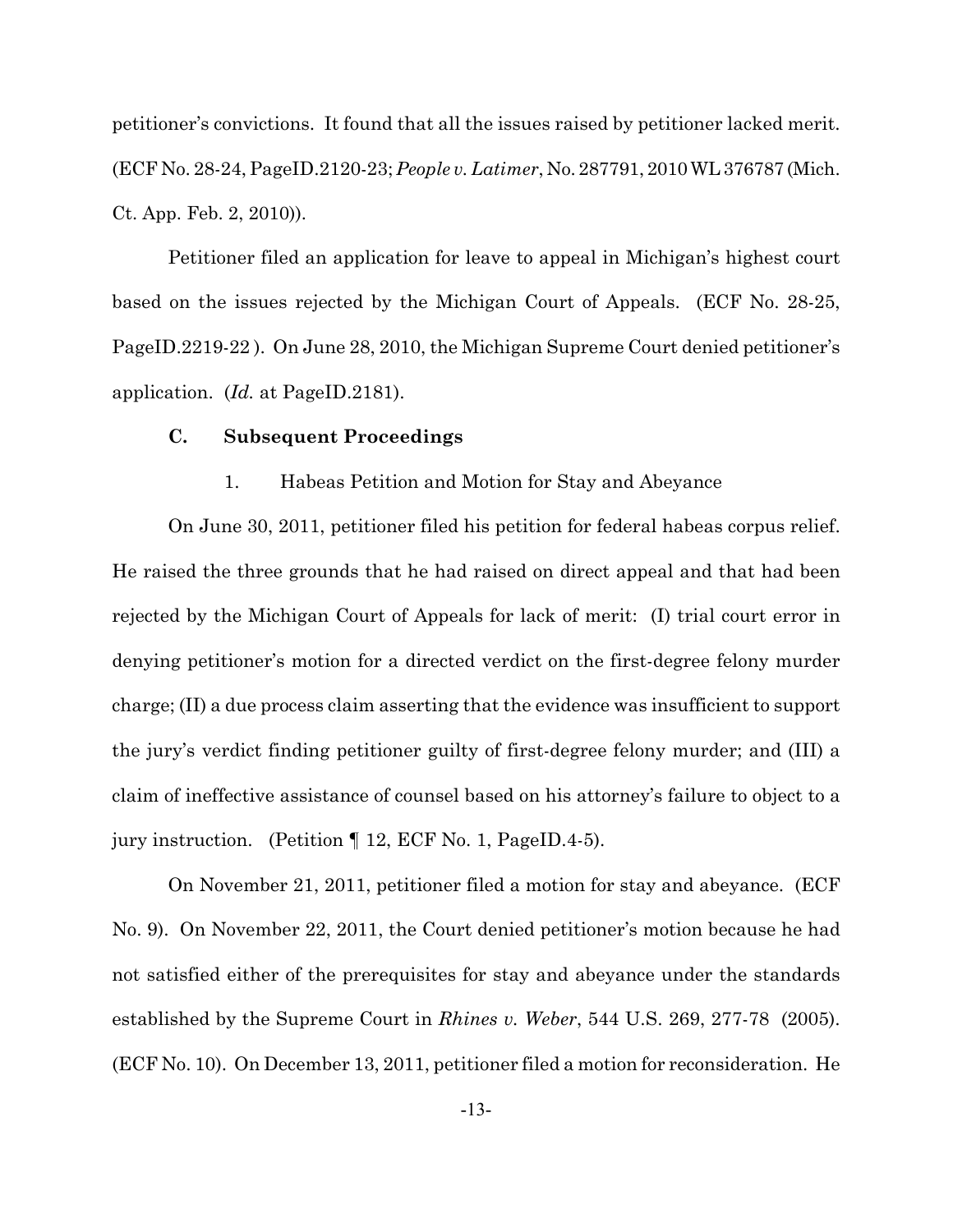identified the four issues that he intended to raise in his motion for relief from

judgment. (ECF No. 11).

On December 14, 2011, the Court entered an order granting petitioner's motion for reconsideration and staying this case. (ECF No. 12). The Court's order included very specific conditions for the stay:

IT IS FURTHER ORDERED that this action is hereby STAYED, until petitioner files a motion to amend his petition to include any subsequently exhausted claims. The stay is expressly premised on the following conditions. Petitioner must file a motion under Mich. Ct. R. 6.500 in the Mason County Circuit Court, setting forth all unexhausted habeas corpus claims, within thirty days hereof. After all proceedings on petitioner's state-court motion for post-judgment relief are concluded, petitioner must return to this court by filing (1) a motion to lift the stay and (2) a motion to amend his petition to include all exhausted claims. Petitioner's motion must set forth the dates and substance of the decision at each step of state-court review and must be filed no later than thirty days after a final decision in the Michigan Supreme Court.

IT IS FURTHER ORDERED that if petitioner fails to comply with the deadlines imposed in this order, the court may dismiss the petition.

(ECF No. 12, PageID.120-21). This case was administratively closed. (*Id.* at PageID.121).

2. Motion For Relief from Judgment

On January 17, 2012, petitioner filed a motion for relief from judgment in the trial court. (ECF No. 28-17; *see also* ECF No. 14). Petitioner raised the following issues: (1) ineffective assistance of appellate counsel for failure to file a motion for remand to the trial court to allow petitioner to file a motion for a new trial; (2) ineffective assistance of trial counsel based on the failure to call Denise Hysaw and co-defendant Donquez Haynes as witnesses and a claim of ineffective assistance of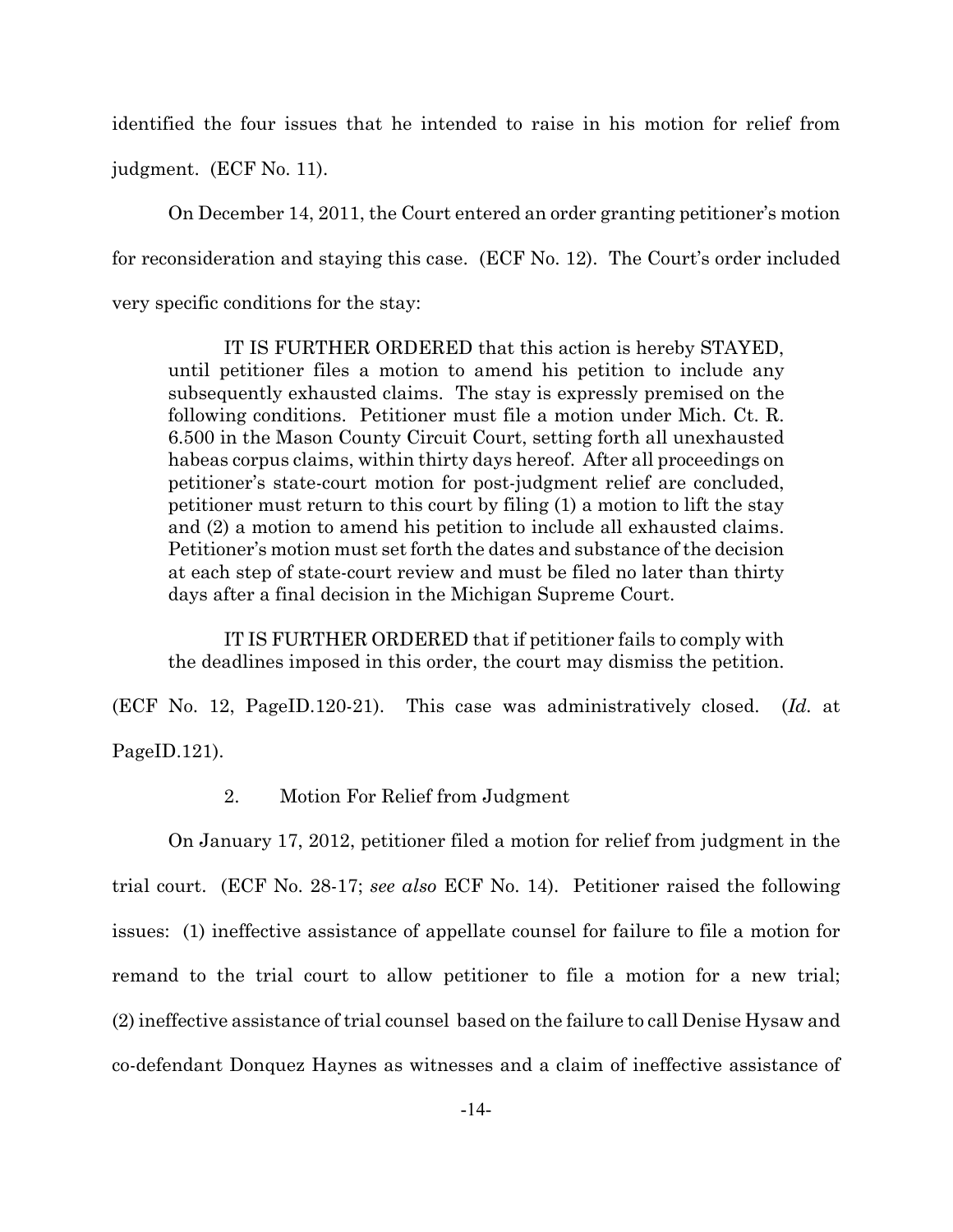appellate counsel based on the failure to raise these claims on direct appeal; (3) ineffective assistance of trial counsel for failure to call co-defendant William Cockream as a witness to testify that petitioner was not aware of the gun or the robbery plot; and (4) a violation of *Brady v. Maryland* when the prosecutor failed to disclose a police statement from Denise Hysaw. Petitioner argued that ineffective assistance of appellate counsel was the reason he failed to raise these issues on direct appeal. (*Id.* at PageID.2075-85).

On February 29, 2012, Judge Cooper denied petitioner's motion for relief from judgment. (ECF No. 28-18, PageID.2086-91). Judge Cooper found that all petitioner's claims of ineffective assistance of counsel lacked merit. He rejected petitioner's claim that his appellate counsel had been ineffective for failure to file a motion for a new trial. He noted that on February 11, 2009, petitioner's appellate counsel determined that there was no legal or factual basis for filing a motion in the Michigan Court of Appeals seeking remand to the trial court to allow petitioner to file a motion for a new trial. Petitioner had been free to file his own motions in the Court of Appeals specifying the legal and factual foundations for seeking remand in order to file a motion for a new trial. (*Id.* at 3, PageID.2088). Judge Cooper found that petitioner's appellate counsel was not ineffective when he elected to raise only those issues on direct appeal which presented a higher likelihood of success on the merits. (*Id.* at 3-4, PageID.2088-89).

Judge Cooper rejected petitioner's claims of ineffective assistance of counsel based on the failure to call Denise Hysaw and co-defendant Donquez Haynes as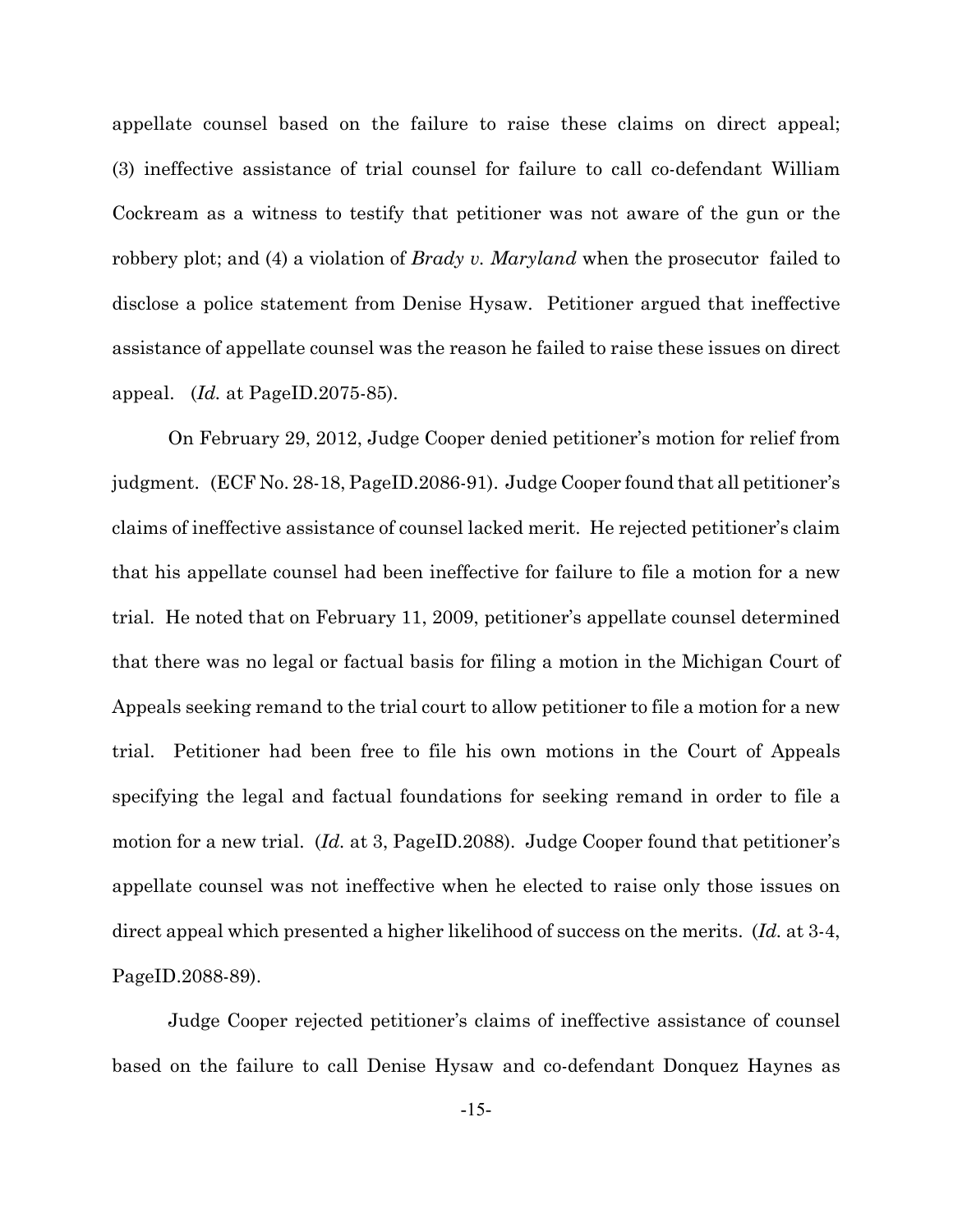witnesses. (*Id.* at 4-5, PageID.2089-90). Petitioner argued that his attorney failed to interview Ms. Hysaw "for a proper cross-examination." (ECF No. 28-17, PageID.2079). Ms. Hysaw testified as a witness for the *defense*. The only cross-examination that she faced was the extraordinarily brief cross-examination by the prosecutor, which covers less than one-half page of the trial transcript. (TT IV, 756). Ms. Hysaw had testified regarding purported Mason County jail conversations involving Mr. Southwell. The jury apparently determined that Ms. Hysaw's testimony was not credible. Her credibility was easily undermined. She had two convictions for forgery, multiple drugrelated convictions, and was a friend of petitioner and his brother Donquez. (ECF No. 28-18 at 5, PageID.2090).

Equally meritless was petitioner's claim that his attorney was ineffective for failure to call co-defendant Donquez Haynes as a witness for the purpose of testifying that petitioner was not the "mastermind" behind the plan to rob Jarrett Barnard. (ECF No. 28-17, PageID.2078). Identifying a mastermind was never a controlling issue. It was "immaterial." "[A]ll testimony was consistent that Cockream shot Barnard and that Southwell had pulled an imitation gun, but all four individuals acted in conjunction regarding entering the apartment, planning to rob the victim, and fleeing back to Baldwin. The charge of felony murder [did] not depend on who the triggerman was. The testimony believed by the jury found evidence beyond a reasonable doubt that [petitioner] participated in the Armed Robbery, the Conspiracy to Commit Armed Robbery and therefore the related felony Murder. [Petitioner's] conviction may well have rested upon his active participation in the robbery and/or as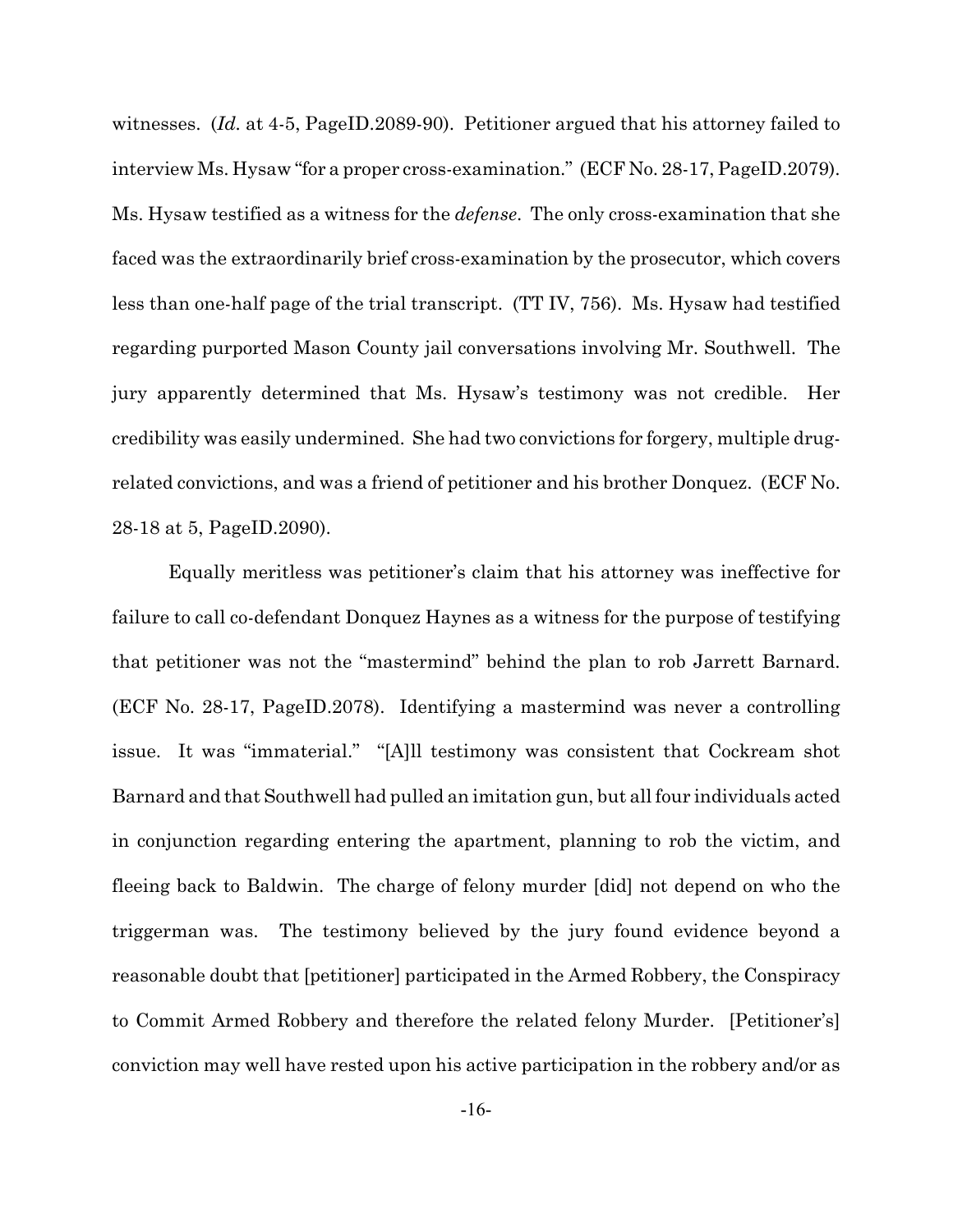an aider and abettor by divulging a target and accompanying Cockream and Southwell back to the apartment where all four gained admittance and where the robbery occurred. . . . The jurors found evidence beyond a reasonable doubt that [petitioner] was an active participant in the robbery which satisfies the felony Murder charge even though [petitioner] was not the triggerman." (*Id.* at 4-5, PageID.2089-90).

Petitioner's next claim of ineffective assistance of trial counsel was based on his belief that his trial counsel spent too much time exploring petitioner's plea options rather than interviewing co-defendant Cockream to obtain his testimony in support of a defense theory that petitioner had no knowledge of a real handgun or knowledge of a robbery taking place.<sup>4</sup> Judge Cooper flatly rejected this claim of ineffective assistance of counsel. The defense theory petitioner now states he would have preferred would not have allowed him to escape a felony murder conviction because he was an active participant in the robbery: "Defendant Latimer has not recognized that by participating in the armed robbery he was an active co-defendant. The argument that Cockream as the active shooter should have mitigated Latimer's participation is contrary to Michigan law. Defense counsel cannot be faulted for not creating a trail strategy inconsistent with Michigan law." (*Id.* at 6, PageID.2091). It was entirely reasonable for counsel to pursue plea negotiations given the strength of the

<sup>4</sup>Cockream was represented by his own trial counsel. Cockream had elected not to testify in his own defense. In closing argument, Cockream's attorney argued that petitioner was the individual most likely responsible for shooting and killing Jarrett Barnard. *See Cockream v. Scutt*, 2:11-cv-11407 (E.D. Mich. Jan. 18, 2013) (ECF No. 8-9, PageID.1268).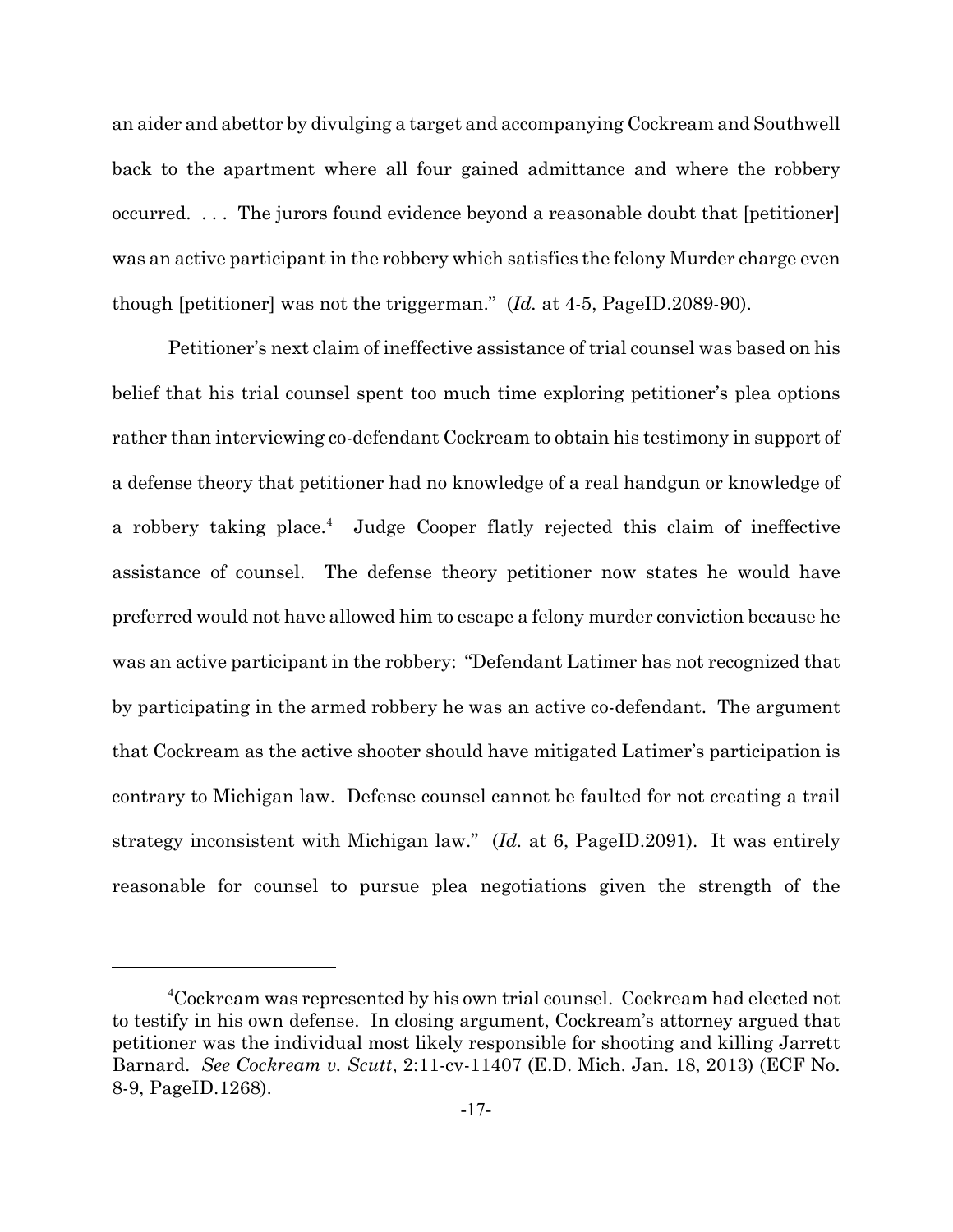prosecution's case against petitioner.<sup>5</sup> Petitioner "cannot now avoid his conviction by claiming that Attorney Frisbie failed to effectively suggest a successful trial strategy." (*Id.*).

Next, petitioner argued that the prosecutor purportedly withheld a transcribed statement from Denise Hysaw. Petitioner claimed that in this statement Ms. Hysaw reported that she had a conversation with Southwell and she was willing to testify on defendant's behalf. (ECF No. 28-17, PageID.2083-84). Judge Cooper found no constitutional violation. He noted: "Ms. Hysaw's forgery and cocaine convictions, lack of an employment history, and only a tenth grade education plus her failure on probation by testing positive for cocaine and marijuana use, failing to report, absconding probation, and committing felonies while on probation [did] not support [petitioner's contention that Ms. Hysaw should have been relied upon by [petitioner's] Defense Attorney." (ECF No. 28-18, PageID.2091).

On April 28, 2012, petitioner filed a motion for reconsideration of the order denying his motion for relief from judgment. (ECF No. 28-19). On May 4, 2012, the trial court denied petitioner's motion for reconsideration. (ECF No. 28-26, PageID.2300-02).

<sup>5</sup>On July 28, 2008, just before petitioner's trial began, petitioner rejected a written plea offer that would have permitted him to avoid the murder conviction and the accompanying life sentence. (ECF No. 28-10, PageID.1172-73).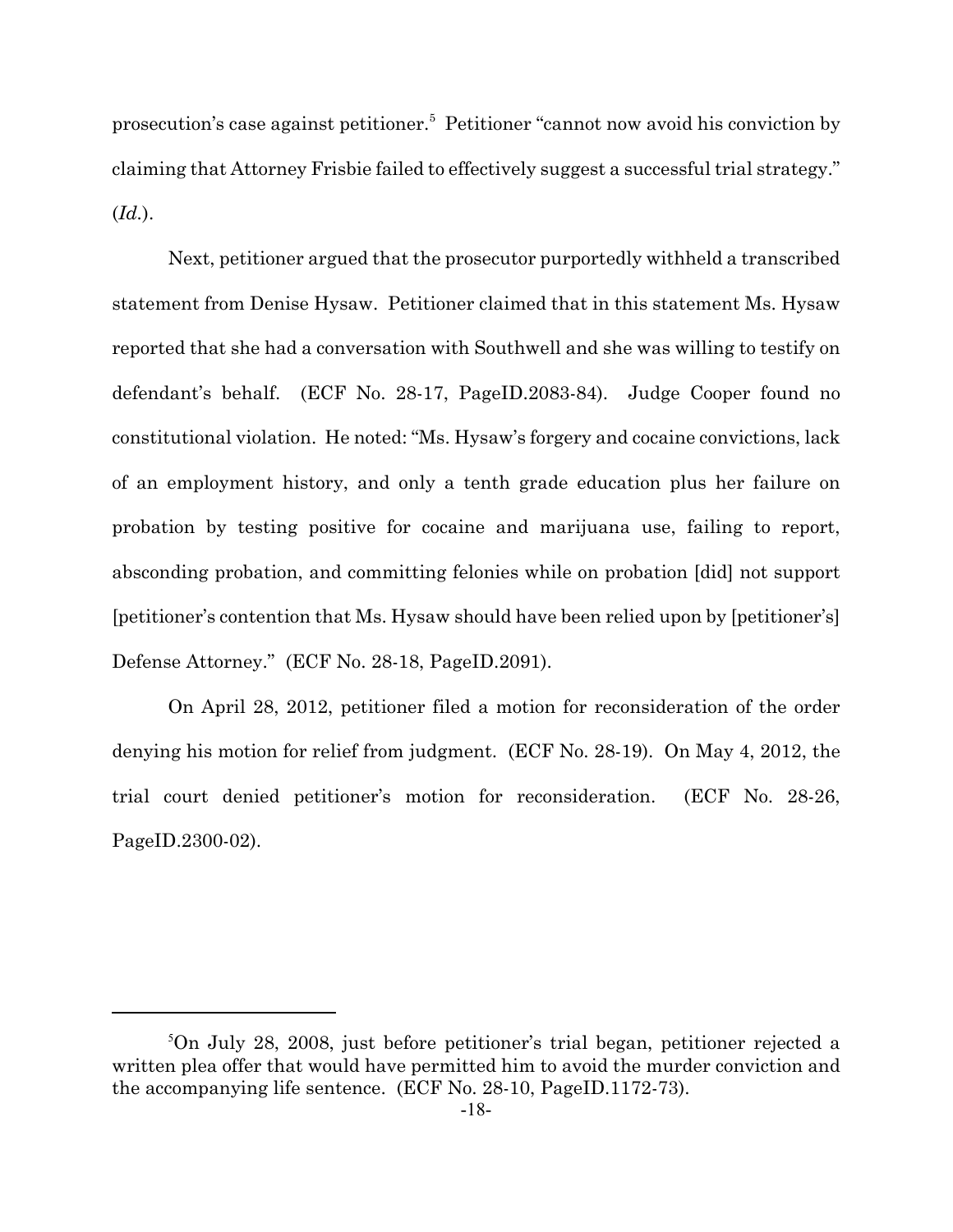3. Untimely Application for leave to Appeal to Michigan Court of Appeals

On March 4, 2013, almost a year after the trial court had denied petitioner's motion for reconsideration, petitioner filed his application for leave to appeal to the Michigan Court of Appeals. (ECF No. 28-26, PageID.2256-68). On April 11, 2013, the Michigan Court of Appeals dismissed petitioner's application because he "failed to file the application within the time period required by MCR 7.205(F)(3). Furthermore, the exceptions found in MCR 7.205(F)(4) [were] inapplicable." (ECF No. 28-26, PageID.2255).

Petitioner never sought leave to appeal to the Michigan Supreme Court. (ECF No. 28-27).

4. Other Papers Petitioner Filed in the Trial Court

On May 28, 2013, petitioner filed a motion in Mason County Circuit Court captioned as follows: "MOTION TO ACCEPT DOCUMENTS FOR MOTION FOR RELIEF FROM JUDGMENT (MCR 6.502) FILED IN COMPLIANCE WITH THE MICHIGAN COURT RULES IN THE FIFTY[-]FIRST CIRCUIT COURT FILED TIMELY PURSUANT TO MICHIGAN COURT RULE 6.509[A]. (ECF No. 28-21, PageID.2101). Within this document, petitioner expressed his disagreement with the finding of the Michigan Court of Appeals that his application for leave to appeal had been untimely. (*Id.* at 2, PageID.2102). Further, although the trial court had denied petitioner's motion for reconsideration of its order denying his motion for relief from judgment more than a year earlier, petitioner claimed to be returning to the trial court for the purpose of exhausting a claim that his jury venire had not been drawn from a -19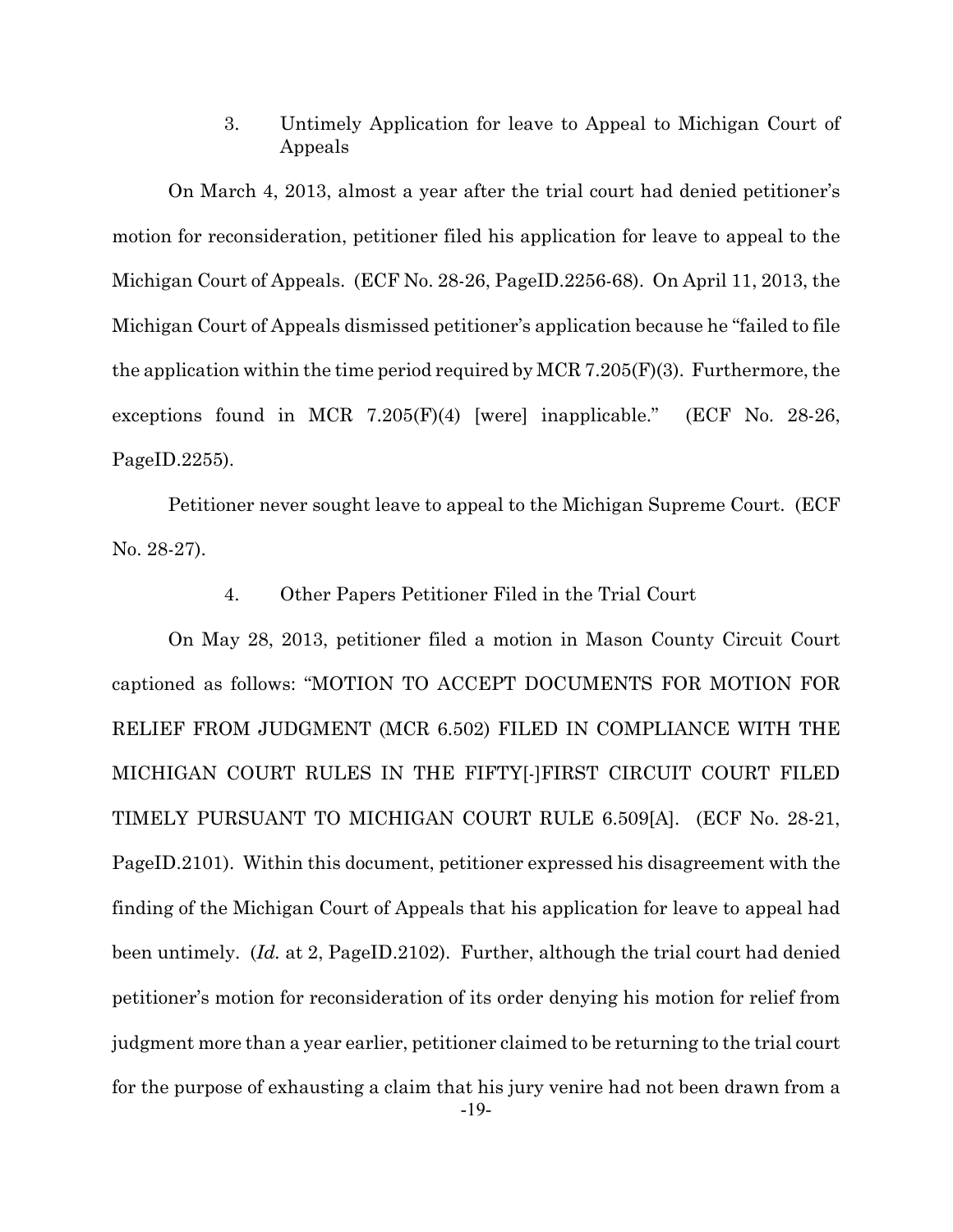fair cross-section of the community. (*Id.* at 2, 4, PageID.2102, 2104). Petitioner claimed that he had added this new claim regarding the jury venire in his papers filed in the Court of Appeals.<sup>6</sup> (*Id.*).

On July 17, 2013, the trial court denied petitioner's motion asking the court to accept documents for his motion for relief from judgment. (ECF No. 28-23). Judge Cooper noted that petitioner had already used up his one motion for relief from judgment. (*Id.* at 1-2, PageID.2117-18). Petitioner did not assert that he was bringing a successive motion. Judge Cooper noted that under Rule 6.502(G), petitioner could only bring a successive motion if he demonstrated a retroactive change in the law after the decision denying his motion for relief from judgment or presented a claim of new evidence that was not discovered before the first such motion. (*Id.* at 2, PageID.2118). Further, Judge Cooper observed that petitioner's characterization of his motion as "timely" under Rule 6.509(A) did not make it timely. (ECF No. 28-23 at 2, PageID.2118). Petitioner filed his motion in the trial court. Rule 6.509(A) establishes time limits for bringing an appeal.<sup>7</sup> In any event, petitioner's motion was based on his mischaracterization of the record and there was no evidence of any systemic exclusion

<sup>6</sup>This representation was false. (*See* Michigan Court of Appeals record, ECF No. 28-26, PageID.2255-2304).

<sup>7</sup>Under Rule 6.509(A), petitioner had 6 months from the date of the trial court's February 29, 2012, decision denying his motion for relief from judgment. *See*MICH.CT. R. 6.509(A); *see also Tighe v. Brewer*, 1:16-cv-1125, 2016 WL 6395891, at \*3 (W.D. Mich. Oct. 27, 2016); *Merlo v. Klee*, No. 13-11770, 2014 WL 1338807, at \*3 (E.D. Mich. Apr. 3, 2014) ("Petitioner had six months to appeal the trial court's denial of his motion for relief from judgment."); *Greenhill v. Booker*, No. 2:10-cv-10296, 2012 WL 5600604, at \*3 (E.D. Mich. Nov. 15, 2012) (same).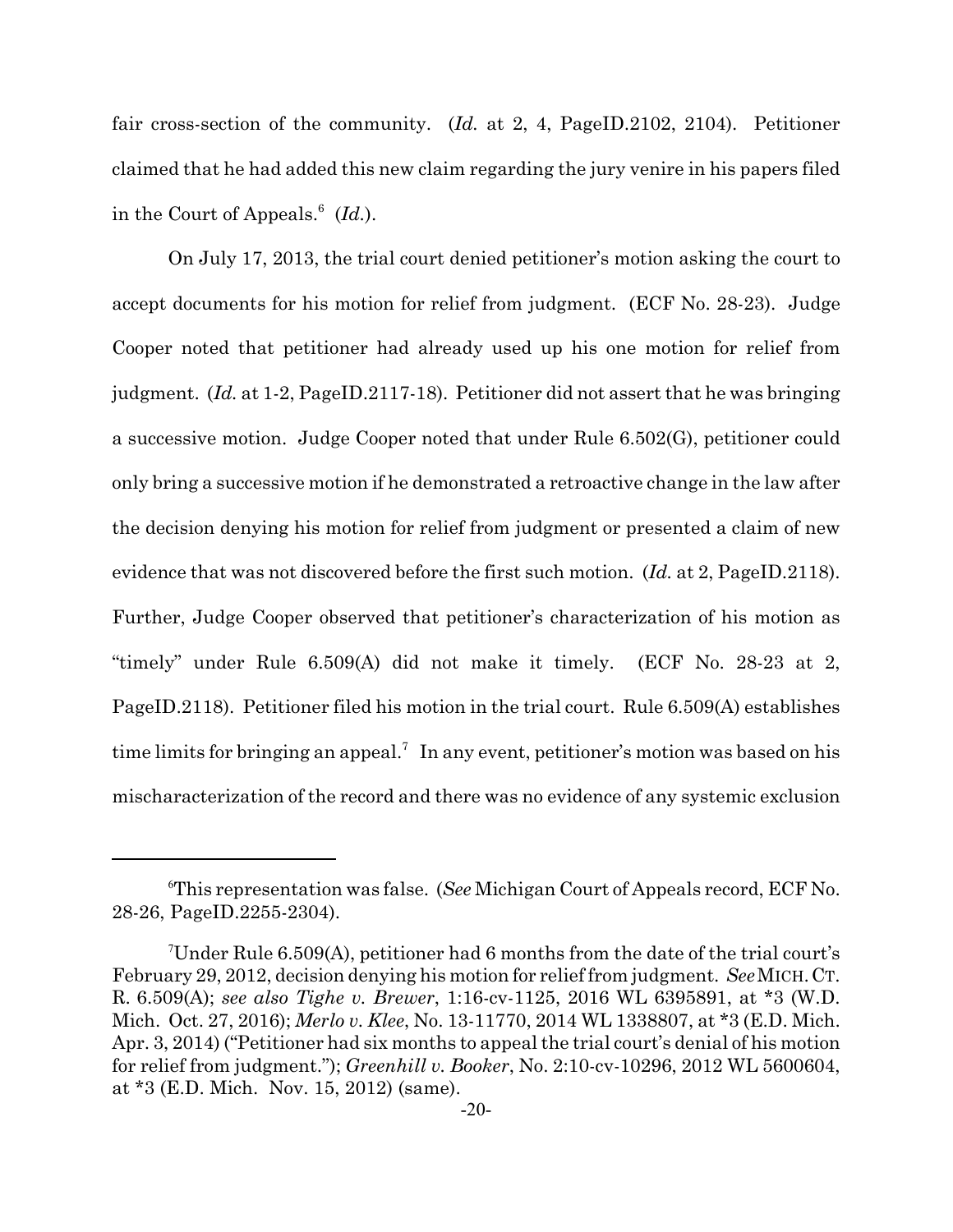of African-Americans from the venire. Petitioner's assertion that he faced "an all white persons venire" was false. There was an African-American on petitioner's jury panel. (*See* ECF No. 28-23 at 2, PageID.2118). There was "no argument during the trial or since that Mason County ha[d] systematically excluded African Americans[.]" (*Id.*). The percentage of African-American's on petitioner's venire exceeded the percentage of Mason County's African-American population. (*See id.*). Although petitioner's motion contained citations to *Batson v. Kentucky*, (ECF No. 28-21, PageID.2102-03, 2109), there was "no *Batson* premise" for such an argument. The prosecutor never sough removal of any African-American juror for cause or by peremptory challenge. (ECF No. 28-23, PageID.2118). Petitioner did not seek appellate review of the trial court's denial of this motion.

Thus, petitioner did not properly exhaust his available state remedies on any of the claims that he raised in Michigan's courts after this Court entered its stay and abeyance order. The Michigan Court of Appeals dismissed petitioner's application for leave to appeal the trial court's decision denying his motion for relief from judgment because it was untimely. Petitioner never sought review of any issue by the Michigan Supreme Court.

## 5. Motions to Lift Stay and Amend Habeas Petition

On August 19, 2013, petitioner returned to this Court and filed a one-sentence "Motion to Lift Stay and Proceed with Petition." (ECF No. 16, PageID.127). On August 20, 2013, the Court entered an order denying petitioner's motion without prejudice. (ECF No. 18). On September 23, 2013, petitioner filed a "COMPLIANCE MOTION TO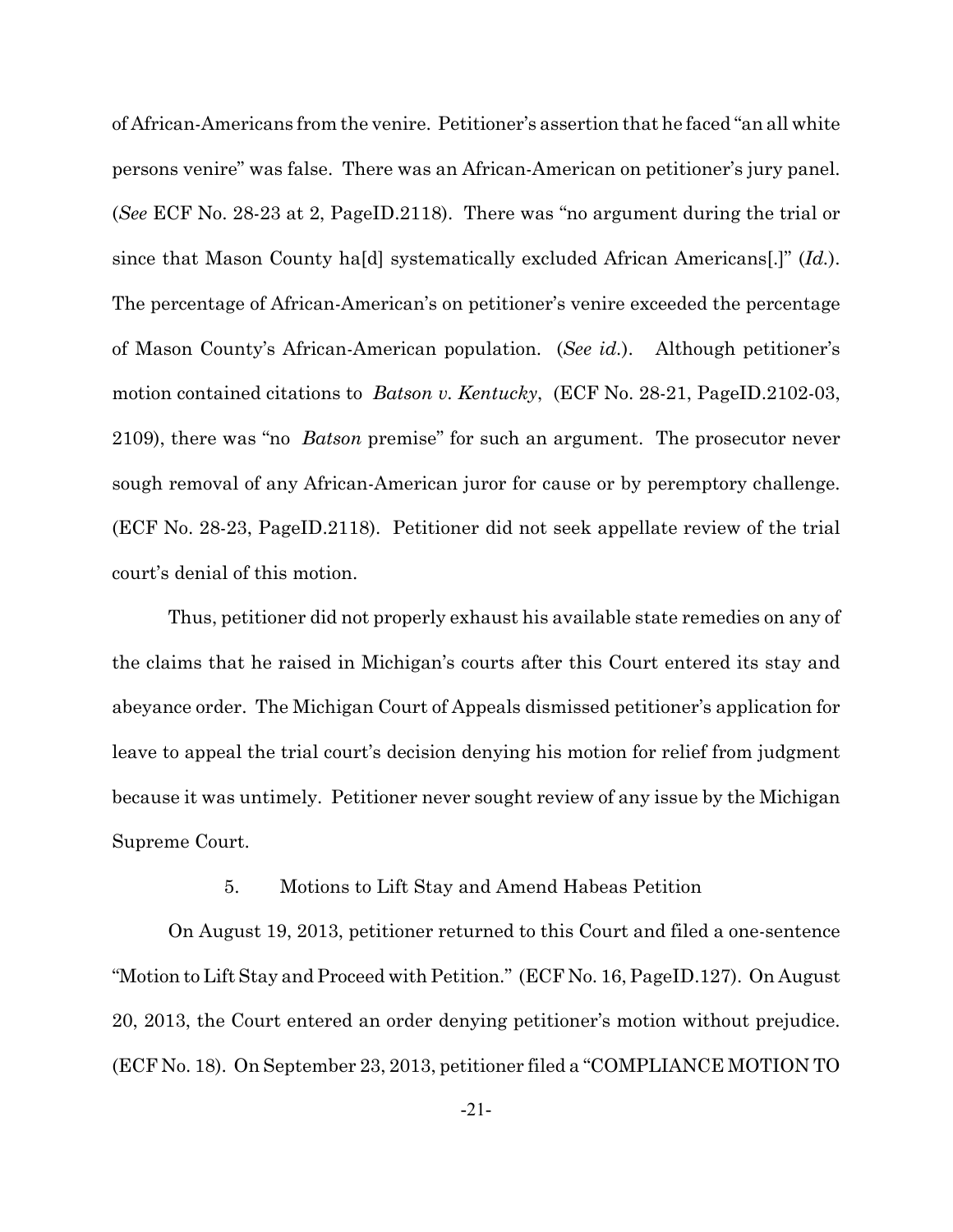AMEND PETITION TO INCLUDE ALL EXHAUSTED CLAIMS AND LIFT THE STAY OF PROCEEDINGS AND ADMINISTRATIVELY RE-OPEN THE CASE AND PROCEED TO THE HABEAS CORPUS PURSUANT TO 28 USC § 2254." (ECF No. 19). Petitioner represented to the Court that all the new claims that he was seeking to add to the petition were exhausted and that he had complied with the Court's stay and abeyance order. (*Id.*). Petitioner's motion and the accompanying brief were not signed. (ECF No. 19 at 5, PageID.135; ECF No. 20 at 22, PageID.159). On September 23, 2013, the court entered a conditional order striking petitioner's motion. (ECF No. 21). The Court should have denied the motion because it did not satisfy the requirements of the stay and abeyance order. It is patent that petitioner's motion did not "set forth the dates and substance of the decision at each step of state-court review and [] file [it] no later than thirty days after a final decision in the Michigan Supreme Court." (ECF No. 12 at 3, PageID.121). At that juncture, however, the Court lacked the benefit of the Rule 5 materials that now reveal that petitioner never sought review of any issue in the Michigan Supreme Court. If it had known the true status, the Court would not have permitted petitioner to amend his petition. None of the grounds petitioner sought to add were properly exhausted because they had never been fairly presented to Michigan's appellate courts. Upon receipt of the missing signature pages for petitioner's motion and brief (ECF No. 22), the Court entered an order granting petitioner's motion. The Court lifted the stay and ordered respondent to file an answer to the petition, as amended. (ECF No. 23).

## **Discussion**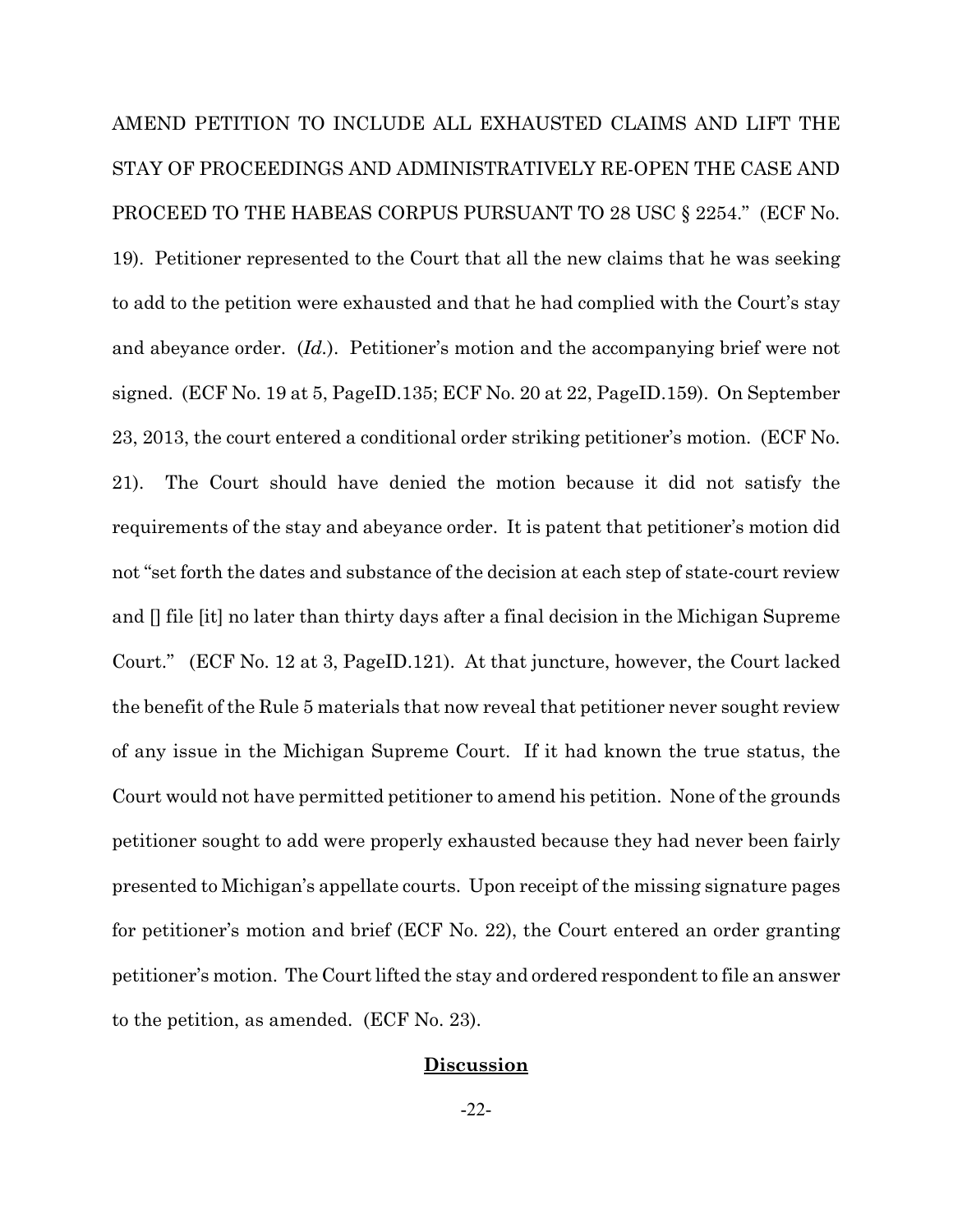## **I. Denial of Petitioner's Motion for a Directed Verdict**

In Ground I, petitioner repeats the claim of trial court error in denying his motion for a directed verdict on the felony murder charge. (Petition *¶* 12(A), ECF No. 1, PageID.4-5; Brief at 12-19, ECF No. 1-1, PageID.25-32; Reply Brief at 6-11, ECF No. 35, PageID.2321-26). It is well established that a purported error in denying a motion for directed verdict is a pure state law claim. It does not provide a basis for federal habeas corpus relief. 28 U.S.C. § 2254(a); *see King v. Trippett*, 27 F. App'x 506, 510 (6th Cir. 2001); *Mills v. Gidley*, No. 1:16-cv-318, 2016 WL 5867266, at \*10 (W.D. Mich. Oct. 7, 2016); *Harris v. Klee*, No. 1:13-cv-10555, 2015 WL 1496698, at \*6 (E.D. Mich. Mar. 31, 2015).

# **II. Sufficiency of the Evidence to Support Petitioner's Felony Murder Conviction.**

In Ground II, petitioner argues that the evidence presented at trial was insufficient to support the jury's verdict finding him guilty of first-degree felony murder. (Petition *¶* 12(B), ECF No. 1, PageID.4-5; Brief at 12-19, ECF No. 1-1, PageID.25-32; Reply Brief at 12-13, ECF No. 35, PageID.2327-28).

 A section 2254 challenge to the sufficiency of evidence is governed by the standard set forth by the Supreme Court in *Jackson v. Virginia*, 443 U.S. 307, 319 (1979), which is "whether, after viewing the evidence in the light most favorable to the prosecution, any rational trier of fact could have found the essential elements of the crime beyond a reasonable doubt." This standard of review recognizes the trier of fact's responsibility to resolve reasonable conflicts in testimony, to weigh the evidence, and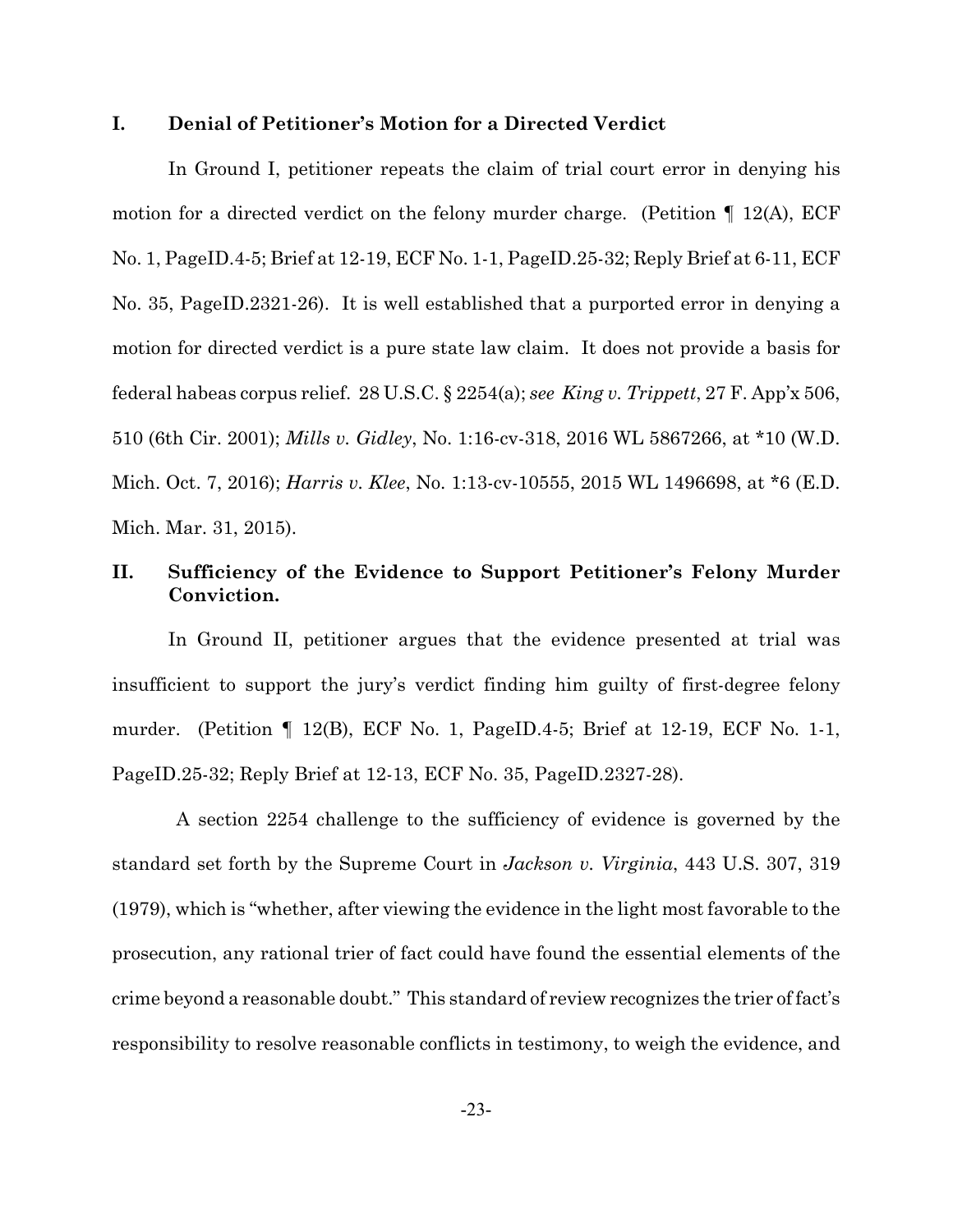to draw reasonable inferences from basic facts to ultimate facts. *Id.*; *see Cavazos v. Smith*, 132 S. Ct. 2, 3-4 (2011) (*per curiam* ) (*Jackson v. Virginia* "makes clear that it is the responsibility of the jury – not the court – to decide what conclusions should be drawn from evidence admitted at trial."). Issues of credibility may not be reviewed by the habeas court under this standard. *See Herrera v. Collins*, 506 U.S. 390, 401-02 (1993). Rather, the habeas court is required to examine the evidence supporting the conviction, in the light most favorable to the prosecution, with specific reference to the elements of the crime as established by state law. *Jackson*, 443 U.S. at 324 n. 16; *Davis v. Lafler*, 658 F.3d 525, 531 (6th Cir. 2011).

The Michigan Court of Appeals ruled directly on this claim. Review of this issue must be conducted under the AEDPA standard, which the Sixth Circuit has described as "very deferential." *Durr v. Mitchell*, 487 F.3d 423, 448 (6th Cir. 2007). Review of challenges to the sufficiency of evidence under the *Jackson v. Virginia* standard proceeds under the "unreasonable application" prong of AEDPA. *See Saxton v. Sheets*, 547 F.3d 597, 602 (6th Cir. 2008). Such an argument is properly understood as an allegation that the state court's decision resulted in an unreasonable application of *Jackson v. Virginia*. *See Eady v. Morgan*, 515 F.3d 587, 601-02 (6th Cir. 2008). Review in such cases "is limited to determining whether the evidence was so overwhelmingly in favor of the petitioner that it compelled a verdict in his or her favor." *Thompson v. Bock*, 215 F. App'x 431, 436 (6th Cir. 2007). This standard presents a "nearly insurmountable hurdle" for the habeas petitioner. *Davis v. Lafler*, 658 F.3d at 534.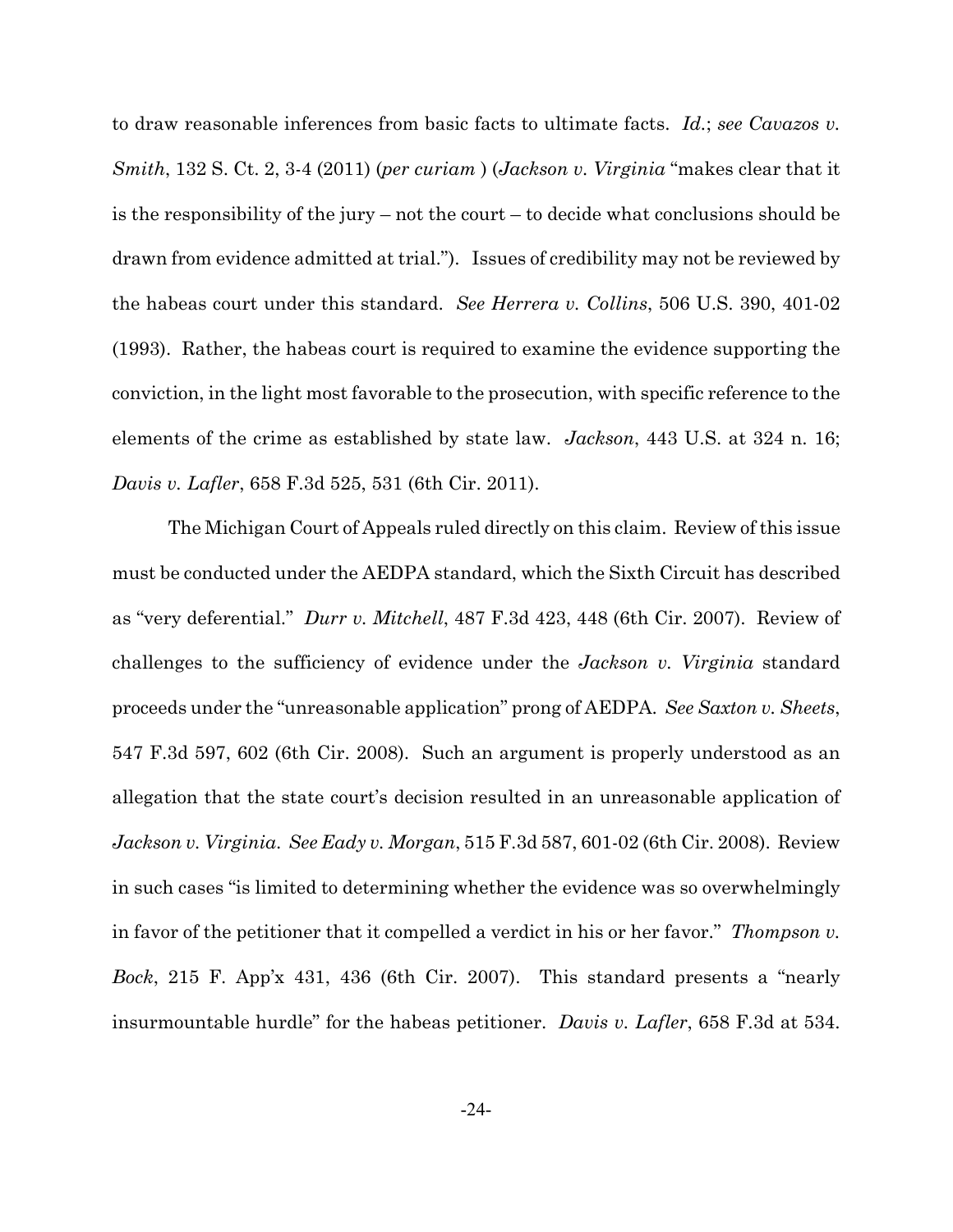"Adding to this extremely high bar are the stringent and limiting standards of

AEDPA." *Id.*

The Sixth Circuit has summarized the "double layer of deference" given the state-court decisions in the context of sufficiency-of-the-evidence claims:

First, as in all sufficiency-of-the-evidence challenges, we must determine whether, viewing the trial testimony and exhibits in the light most favorable to the prosecution, any rational trier of fact could have found the essential elements of the crime beyond a reasonable doubt. *See Jackson v. Virginia*, 443 U.S. 307, 319, 99 S. Ct. 2781, 61 L.Ed.2d 560 (1979). In doing so, we do not re-weigh the evidence, re-evaluate the credibility of witnesses, or substitute our judgment for that of the jury. *See United States v. Hilliard*, 11 F.3d 618, 620 (6th Cir. 1993). Thus, even though we might have not voted to convict a defendant had we participated in jury deliberations, we must uphold the jury verdict if any rational trier of fact could have found the defendant guilty after resolving all disputes in favor of the prosecution. Second, even were we to conclude that a rational trier of fact could not have found a petitioner guilty beyond a reasonable doubt, on habeas review, we must still defer to the state appellate court's sufficiency determination as long as it is not unreasonable.

*Brown v. Konteh*, 567 F.3d 191, 205 (6th Cir. 2009).

The Michigan Court of Appeals held that the evidence at trial was sufficient to support the jury's verdict finding petitioner guilty of first-degree felony murder. *See People v. Latimer*, 2010 WL 376787, at \*2-3 (citations omitted).

Habeas corpus review does not involve re-weighing the evidence, re-evaluating the credibility of witnesses, or substituting this Court's judgment for that of the jury. *See Johnson v. Mitchell*, 585 F.3d 923 (6th Cir. 2009). Here, the Michigan Court of Appeals articulated the appropriate standard under *Jackson v. Virginia*, citing state cases adopting this standard. The decision of the Michigan Court of Appeals finding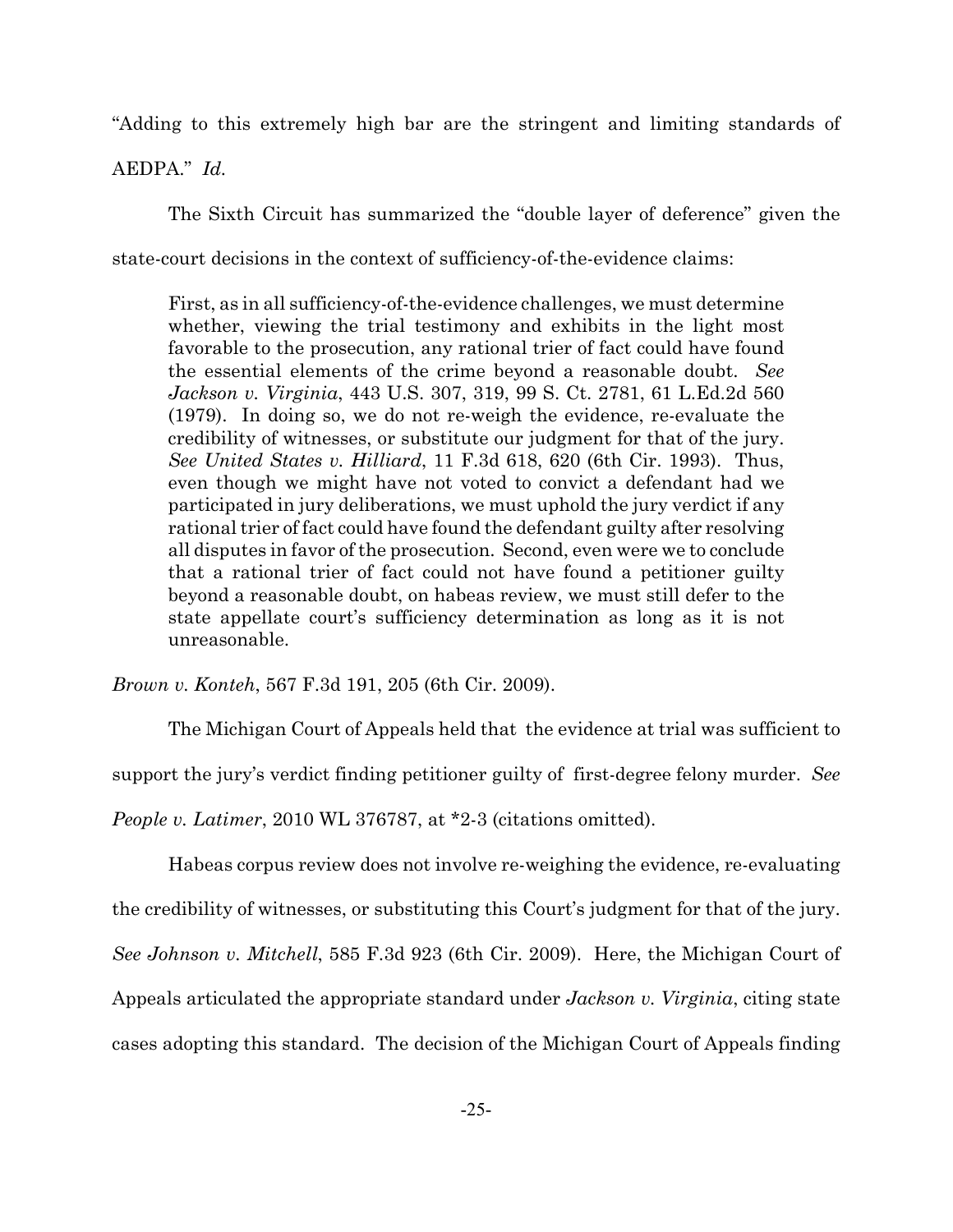that there was sufficient evidence to support the jury's verdict finding petitioner guilty of felony murder was not an unreasonable application of the *Jackson v. Virginia* standard. 28 U.S.C. § 2254(d)(1).

# **III. Ineffective Assistance of Counsel Based on Counsel's Failure to Object to the Jury Instructions.**

Ground III is petitioner's claim of ineffective assistance of trial counsel based on failure to object to the jury instructions. Petitioner claims that his attorney was ineffective for "failure to object to jury instructions which coupled an instruction on felony murder with no instructions on aiding and abetting with an instruction on the underlying felony (Robbery) with an instruction on aiding and abetting[.]" (Petition *¶* 12(C), ECF No. 1, PageID.4-5; Brief at 19-24, ECF No. 1-1, PageID.32-37; Reply Brief at 14-15, ECF No. 35, PageID.2329-30).

In *Strickland v. Washington*, 466 U.S. 668 (1984), the Supreme Court established a two-prong test by which to evaluate claims of ineffective assistance of counsel. To establish a claim of ineffective assistance of counsel, the petitioner must prove: (1) that counsel's performance fell below an objective standard of reasonableness; and (2) that counsel's deficient performance prejudiced the defendant resulting in an unreliable or fundamentally unfair outcome. A court considering a claim of ineffective assistance must "indulge a strong presumption that counsel's conduct falls within the wide range of reasonable professional assistance." *Id.* at 689. Petitioner bears the burden of overcoming the presumption that the challenged action might be considered sound trial strategy. *Id.* (citing *Michel v. Louisiana*, 350 U.S. 91, 101 (1955)). On the prejudice prong, petitioner "must show there is a reasonable -26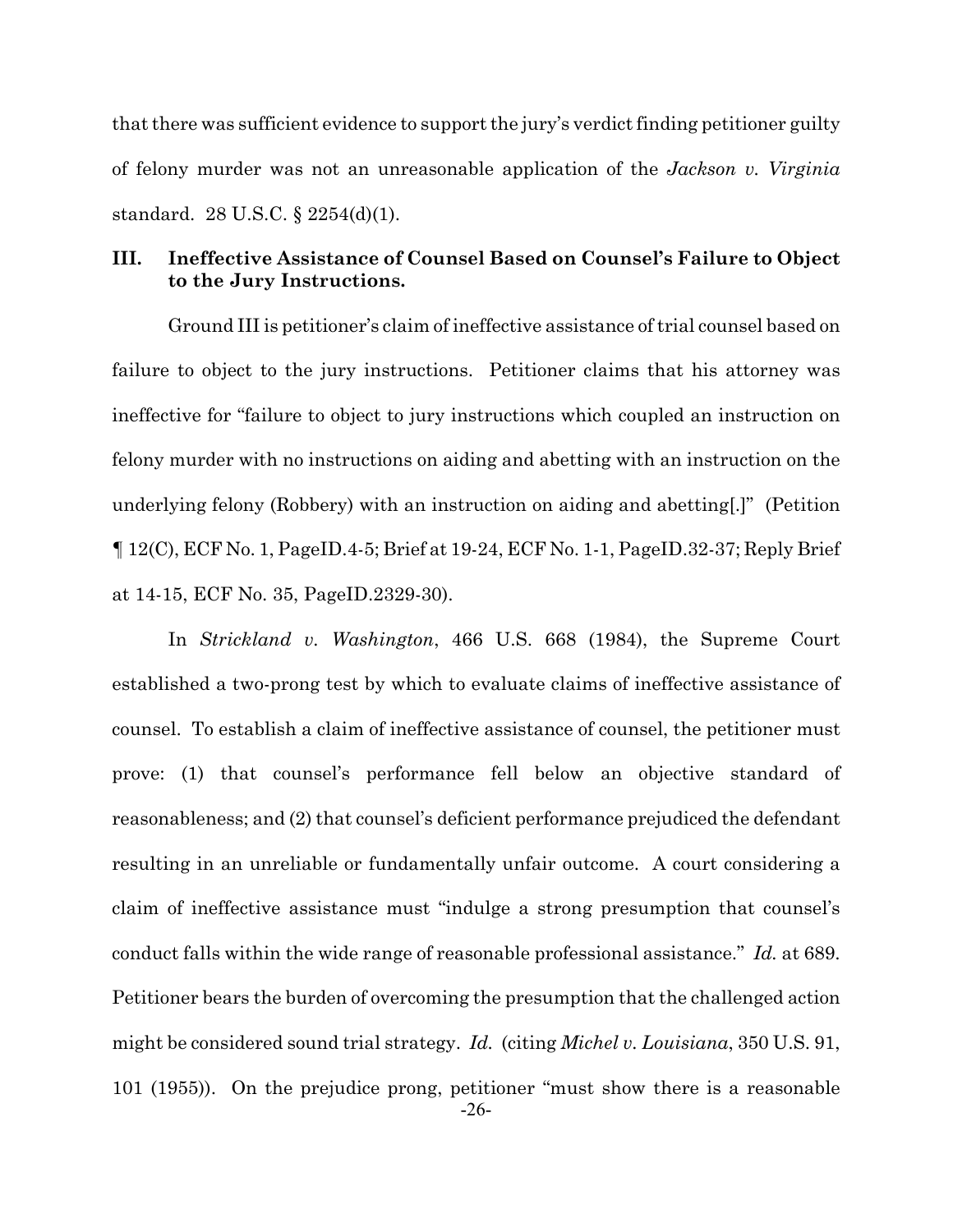probability that, but for counsel's unprofessional errors, the result of the proceeding would have been different." *Strickland*, 466 U.S. at 694.

Because the Michigan Court of Appeals decided petitioner's claim of ineffective assistance of counsel on its merits, its decision must be afforded deference under AEDPA. *See Burt v. Titlow*, 134 S. Ct. 10, 15-16 (2013); *Harrington v. Richter*, 562 U.S. at 98-102. To receive habeas relief, petitioner must demonstrate that the state court's decision was contrary to, or represented an unreasonable application of, *Strickland v. Washington*. *See Bell v. Cone*, 535 U.S. 685, 698-99 (2002).

Hence, it is not enough to convince the federal habeas court that, in its independent judgment, the state-court decision applied *Strickland* incorrectly. Rather, petitioner must show that the state court "applied *Strickland* to the facts of his case in an objectively unreasonable manner." *Bell*, 535 U.S. at 699; *see Campbell v. Bradshaw*, 674 F.3d 578, 586-87 (6th Cir. 2012). This creates a "high burden" for petitioner. *See Carter v. Mitchell*, 443 F.3d 517, 525 (6th Cir. 2006); *see also Hodges v. Colson*, 727 F.3d 517, 534 (6th Cir. 2013). "[B]ecause the Strickland standard is a general standard, a state court has even more latitude to reasonably determine that a defendant has not satisfied that standard." *Knowles v. Mirzayance*, 556 U.S. 111, 123 (2009).

Supreme Court decisions describe this as "the doubly deferential judicial review that applies to a *Strickland* claim evaluated under the § 2254(d)(1) standard." *Knowles*, 556 U.S. at 123; *see Woods v. Donald*, 135 S. Ct. 1372, 1375-77 (2015); *Yarborough v. Gentry*, 540 U.S. 1, 5-6 (2003) (*per curiam*). The question before the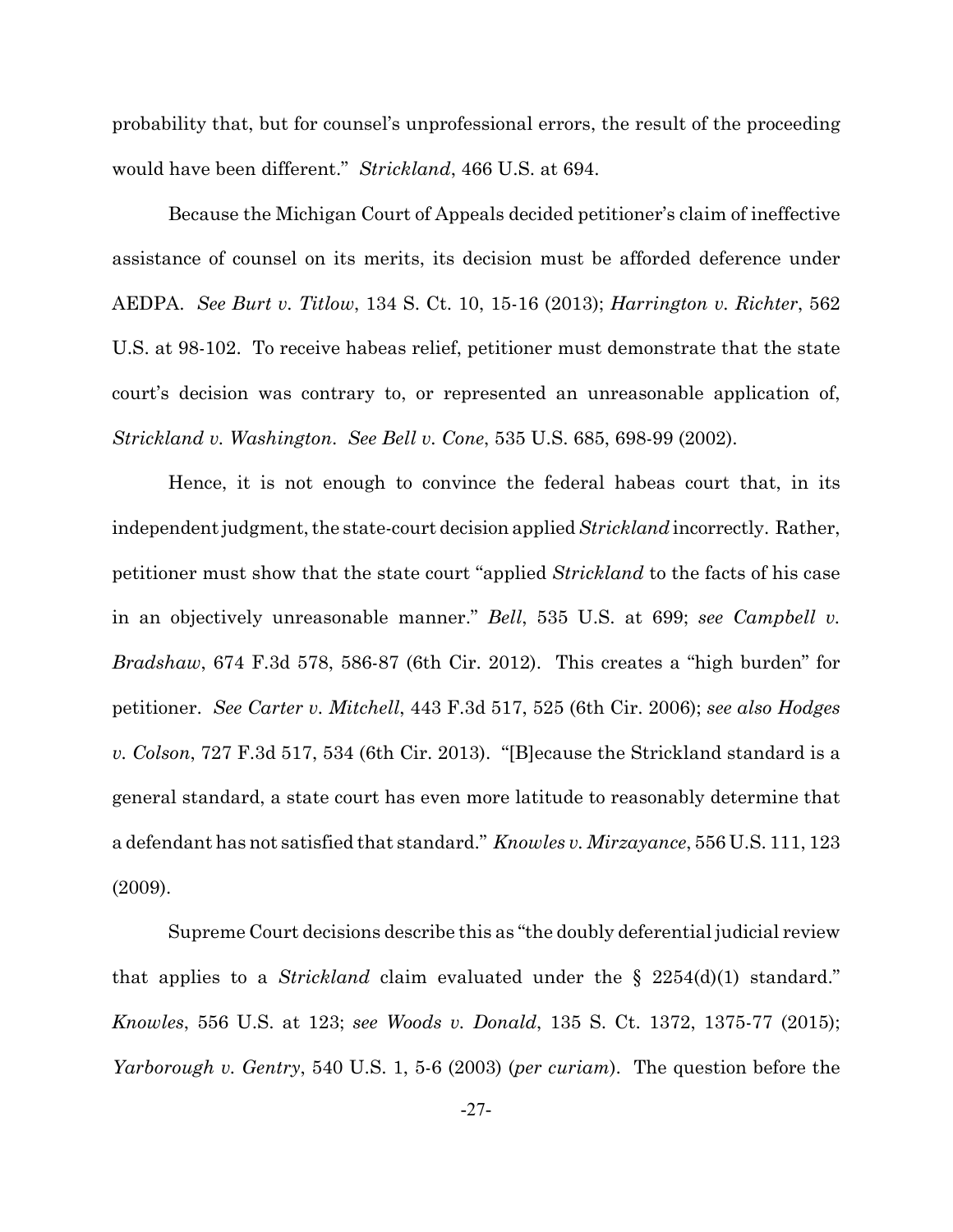habeas court is "whether there is any reasonable argument that counsel satisfied *Strickland*'s deferential standard." *Premo v. Moore*, 562 U.S. 115, 123 (2011); *see McGowan v. Burt*, 788 F.3d 510, 515 (6th Cir. 2015). Petitioner must show that the state court's ruling on the claim being presented in federal court was "so lacking in justification that there was an error well understood and comprehended in existing law beyond any possibility for fairminded disagreement." *Woods v. Donald*, 135 S. Ct. at 1376 (quoting *Harrington v. Richter*, 562 U.S. at 103); *see also Woods v. Etherton*, 136 S. Ct. 1149, 1151 (2016) (*per curiam*).

The Michigan Court of Appeals applied the correct standards and rejected petitioner's claims for lack of merit. "[T]rial counsel cannot be faulted for failing to object to the court's failure to provide an adding and abetting instruction along with the elements of first-degree felony murder. Such an instruction would have been at odds with the prosecution's presentation of the case, and there is no evidence that defendant asked for such an instruction. 'Trial counsel cannot be faulted for failing to raise an objection or motion that would have been futile.' *People v. Fike*, 228 Mich.App 178, 182; 577 NW2d 903 (1998)." *People v. Latimer*, 2010 WL 376787, at \*3.

The Court finds that petitioner has not shown that the decision of the Michigan Court of Appeals rejecting this claim of ineffective assistance of trial counsel was "contrary to, or an unreasonable application of, clearly established Federal law, as determined by the Supreme Court of the United States" under the "doubly deferential" standard of review. 28 U.S.C. § 2254(d)(1).

## **IV. Grounds Asserted after the Initial Habeas Corpus Petition**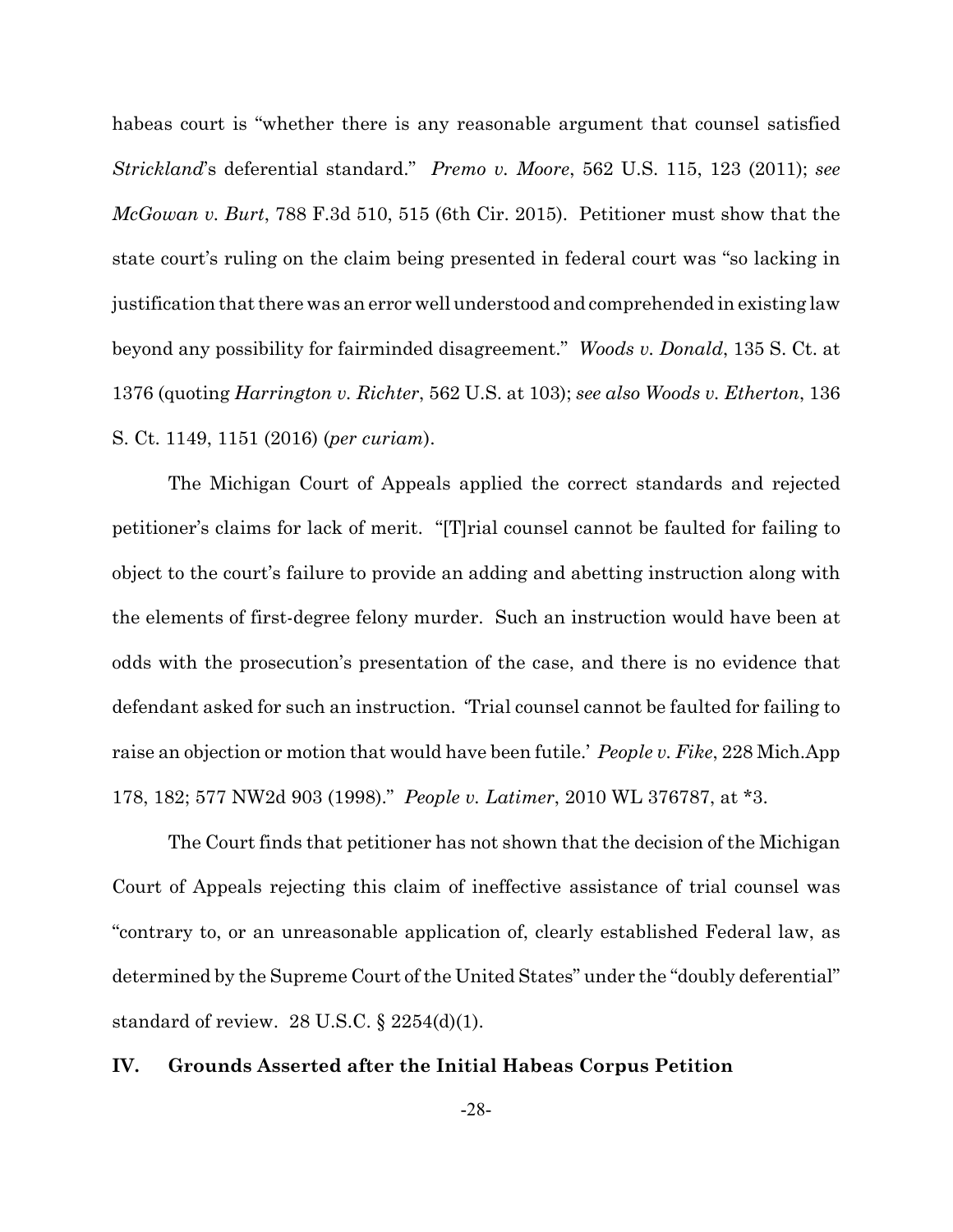#### A. Ineffective Assistance of Counsel

Grounds IV, V, and VI are petitioner's claims of ineffective assistance of trial and appellate counsel that the trial court rejected when it denied petitioner's motion for relief from judgment. Ground IV is the argument that trial counsel was ineffective for failure to investigate and call Donquez Haynes and Denise Hysaw as witnesses. Ground V is a claim of ineffective assistance of appellate counsel based on counsel's failure to file a motion seeking remand to the trial court for the purpose of filing a motion for a new trial. Ground VI is a claim of ineffective assistance of trial counsel for failure to investigate and call co-defendant William Cockream as a witness to testify that petitioner was not aware of the gun or the robbery plot. Petitioner argued that ineffective assistance of counsel was the reason he failed to raise these issues in his direct appeal. (Amendment at 3-4, ECF No.19, PageID.133-34; ECF No. 28-17; Reply Brief at 3-4, ECF No. 35, PageID.2318-19).

The *Strickland* standards have already been discussed herein. The Court finds that petitioner has not shown that the trial court's decision rejecting his claims of ineffective assistance of trial counsel was "contrary to, or an unreasonable application of, clearly established Federal law, as determined by the Supreme Court of the United States." 28 U.S.C. § 2254(d)(1).

Claims of ineffective assistance of appellate counsel are measured under the *Strickland* standards. *See Evitts v. Lucey*, 469 U.S. 387 (1985). The trial court was correct that petitioner does not have a constitutional right to have every nonfrivolous issue raised on appeal. *Jones v. Barnes*, 463 U.S. 745, 754 (1983). Appellate counsel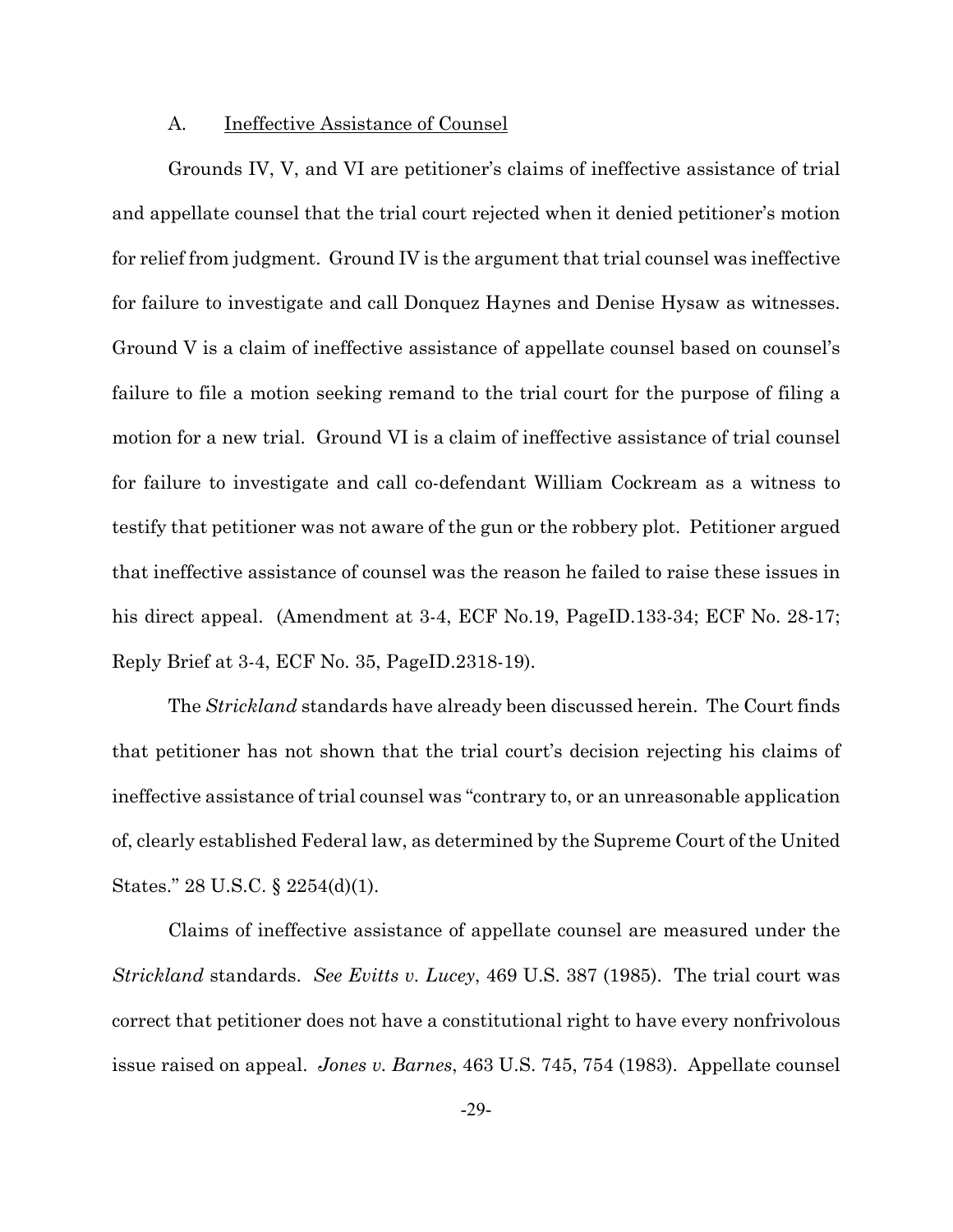acts within the fair range of professional assistance when counsel chooses not to assert weak or unsupported issues on appeal. *See Smith v. Murray*, 477 U.S. 527, 536 (1986). Tactical choices regarding issues on appeal are properly left to the sound judgment of counsel. *See United States v. Perry*, 908 F.2d 56, 59 (6th Cir. 1990). " 'Winnowing out weaker arguments on appeal and focusing on' those more likely to prevail, far from being evidence of incompetence, is the hallmark of appellate advocacy." *Smith v. Murray*, 477 U.S. at 536 (quoting *Jones v. Barnes*, 463 U.S. at 751-52). Where appellate counsel is charged with ineffectiveness for failure to raise a particular claim, "it is difficult to demonstrate that counsel was incompetent." *Smith v. Robbins*, 528 U.S. 259, 288 (2000). To overcome the presumption of competence of appellate counsel in these circumstances, petitioner must show that the omitted issues were "clearly stronger" than those counsel chose to assert. *Id.*; *see Bourne v. Curtin*, 666 F.3d 411, 414 (6th Cir. 2012). Appellate counsel has no duty to raise meritless issues. *Evitts*, 469 U.S. at 394; *Lewis v. Alexander*, 11 F.3d 1349, 1354 (6th Cir. 1993).

As for prejudice, the court focuses on whether "counsel's deficient performance renders the result of the trial unreliable or the proceeding fundamentally unfair," *Lockhart v. Fretwell*, 506 U.S. 364, 372 (1993), and "[t]he defendant must show there is a reasonable probability that, but for counsel's unprofessional errors, the result of the proceeding would have been different." *Strickland v. Washington*, 466 U.S. at 694. Consequently, counsel's failure to raise an issue on appeal is ineffective assistance "only if there is a reasonable probability that inclusion of the issue would have changed the result of the appeal." *Howard v. Bouchard*, 405 F.3d 459, 485 (6th Cir. 2005).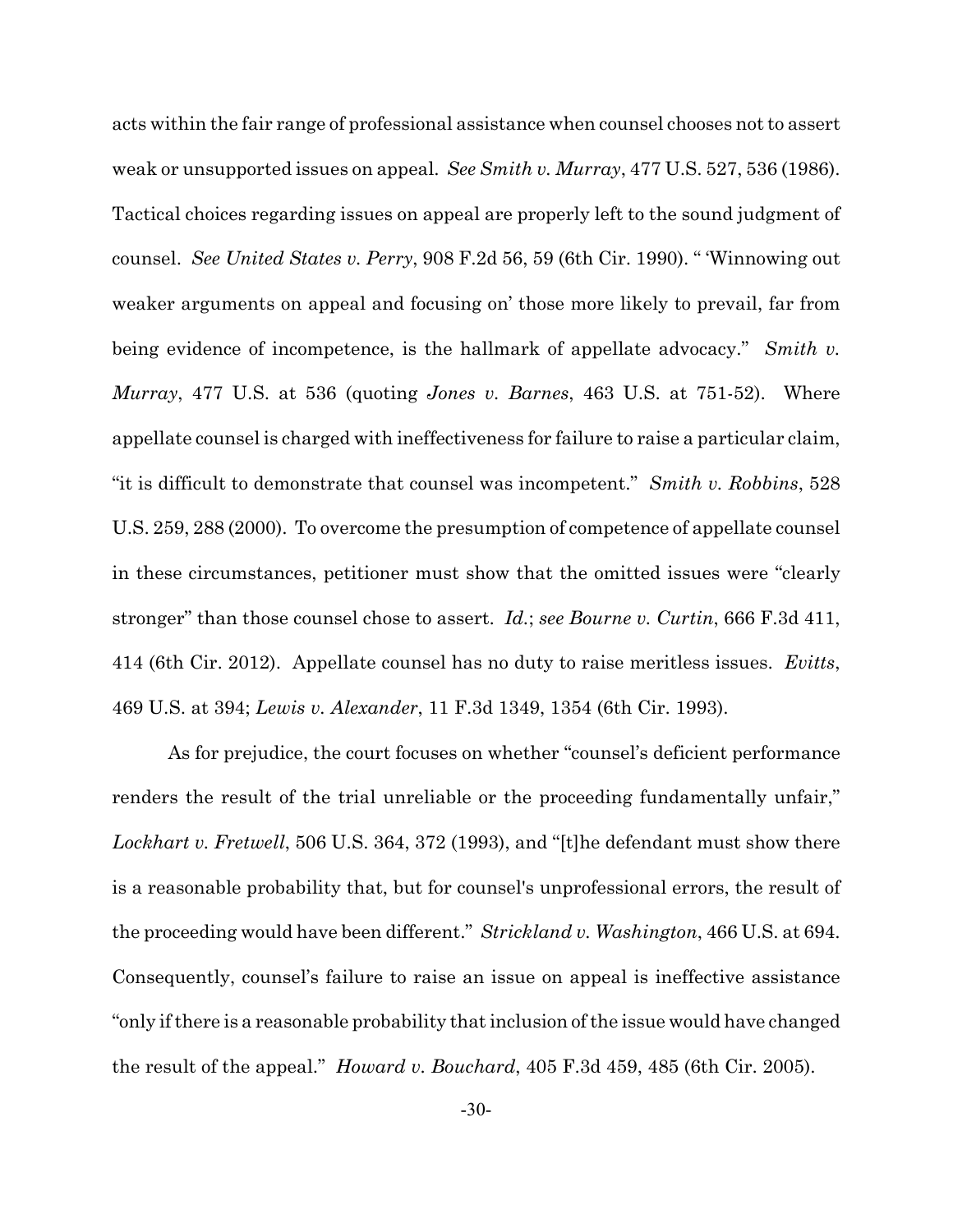The arguments that petitioner raised in his motion for relief from judgment are meritless. Petitioner suffered no prejudice stemming from his appellate counsel's decision not to raise those arguments on direct appeal. The Court finds that the trial court's decision rejecting all petitioner's claims of ineffective assistance of counsel easily withstands scrutiny under the "doubly deferential" standard of review. *See* 28 U.S.C. § 2254(d)(1).

### B. *Brady* Claim

In Ground VII, petitioner argues that the prosecutor violated *Brady v. Maryland* when he failed to disclose a police statement from Denise Hysaw. (Amendment at 3-4, ECF No.19, PageID.133-34; ECF No. 28-17; Reply Brief at 4, ECF No. 35, PageID.2319).

In *Brady v. Maryland*, 373 U.S. 83 (1963), the Supreme Court held that "suppression by the prosecution of evidence favorable to an accused ... violates due process where the evidence is material, either to guilt or to punishment, irrespective of the good faith or bad faith of the prosecution." *Brady*, 373 U.S. at 87. The Court has held that "[t]here are three components of a true *Brady* violation: [t]he evidence at issue must be favorable to the accused, either because it is exculpatory, or because it is impeaching; that evidence must have been suppressed by the State, either willfully or inadvertently; and prejudice must have ensued." *Strickler v. Greene*, 527 U.S. 263, 281-82 (1999); *see also Kyles v. Whitley*, 514 U.S. 419, 433 (1995). Prejudice and materiality are established by showing that "there is a reasonable probability that, had the evidence been disclosed to the defense, the result of the proceeding would have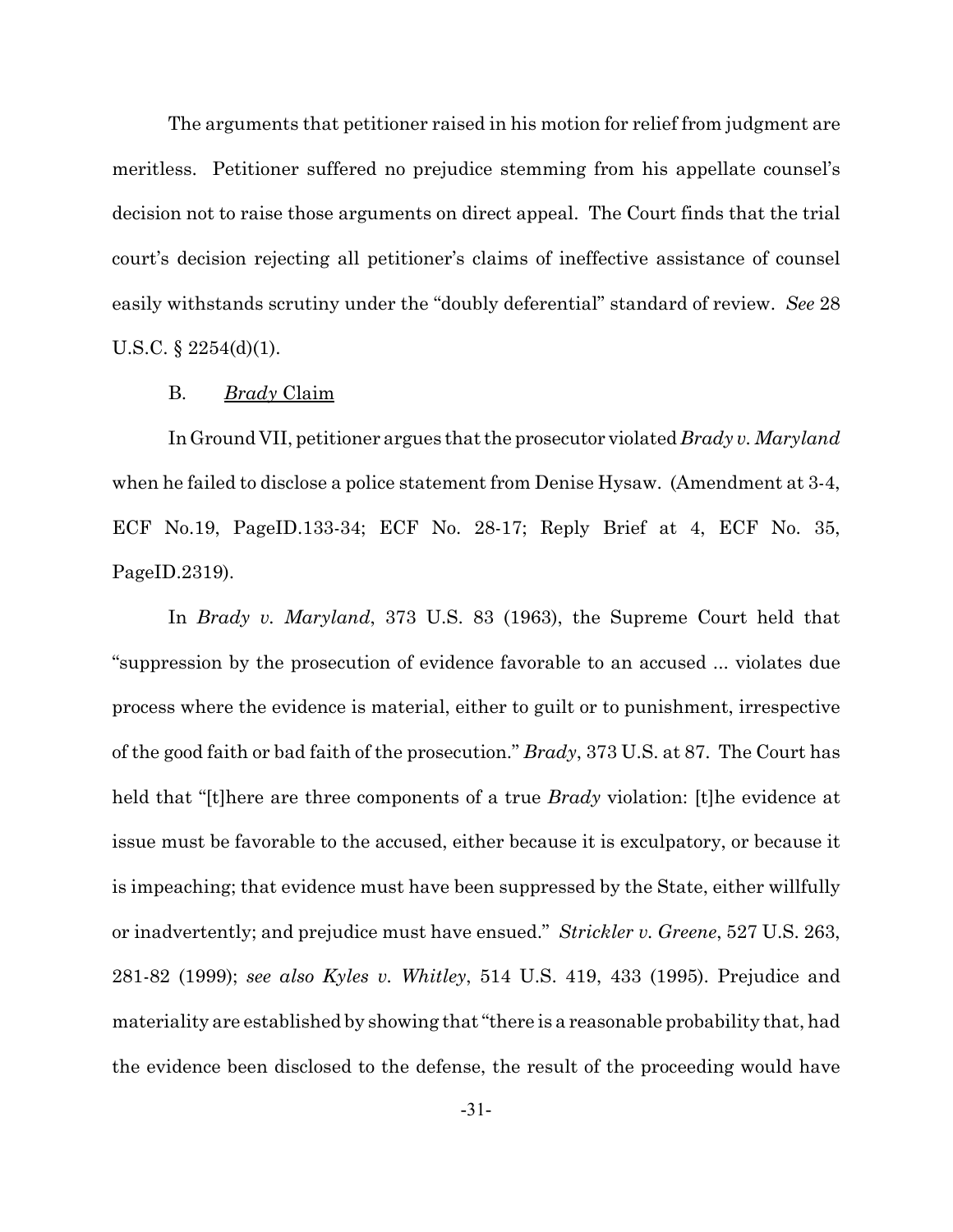been different." *Strickler*, 527 U.S. at 281 (quoting *United States v. Bagley*, 473 U.S. 667, 682 (1985)); *see also Cone v. Bell*, 556 U.S. 449, 469-70 (2009). A reasonable probability is a probability sufficient to undermine confidence in the outcome." *Bagley*, 473 U.S. at 682.

The trial court rejected this claim and found no violation of petitioner's constitutional rights. Petitioner satisfied none of the requirements of a *Brady* violation. The jury heard Ms. Hysaw's testimony regarding her purported jail conversation with Southwell. The Court finds that petitioner has not shown that the state court decision rejecting this claim was "contrary to, or involved an unreasonable application of clearly established Federal law, as determined by the Supreme Court of the United States" or was "based on an unreasonable determination of the facts in light of the evidence presented in the State court proceeding." 28 U.S.C. § 2254(d).

#### C. Fair Cross-Section

In Ground VIII, petitioner argues that precluding African-Americans from the jury venire violated his Sixth Amendment right to a jury drawn from a fair crosssection of the community. (Amendment at 5, ECF No. 19, PageID.135; ECF No. 28-21; Reply Brief at 4, 18-19, ECF No.35, PageID.2319, 2333-34). "The Sixth Amendment secures to criminal defendants the right to be tried by an impartial jury drawn from sources reflecting a fair cross section of the community." *Berghuis v. Smith*, 559 U.S. 314 (2010) (citing *Taylor v. Louisiana*, 419 U.S. 522 (1975)). Petitioner argues that his right to be tried by a jury drawn from a fair cross-section of the community was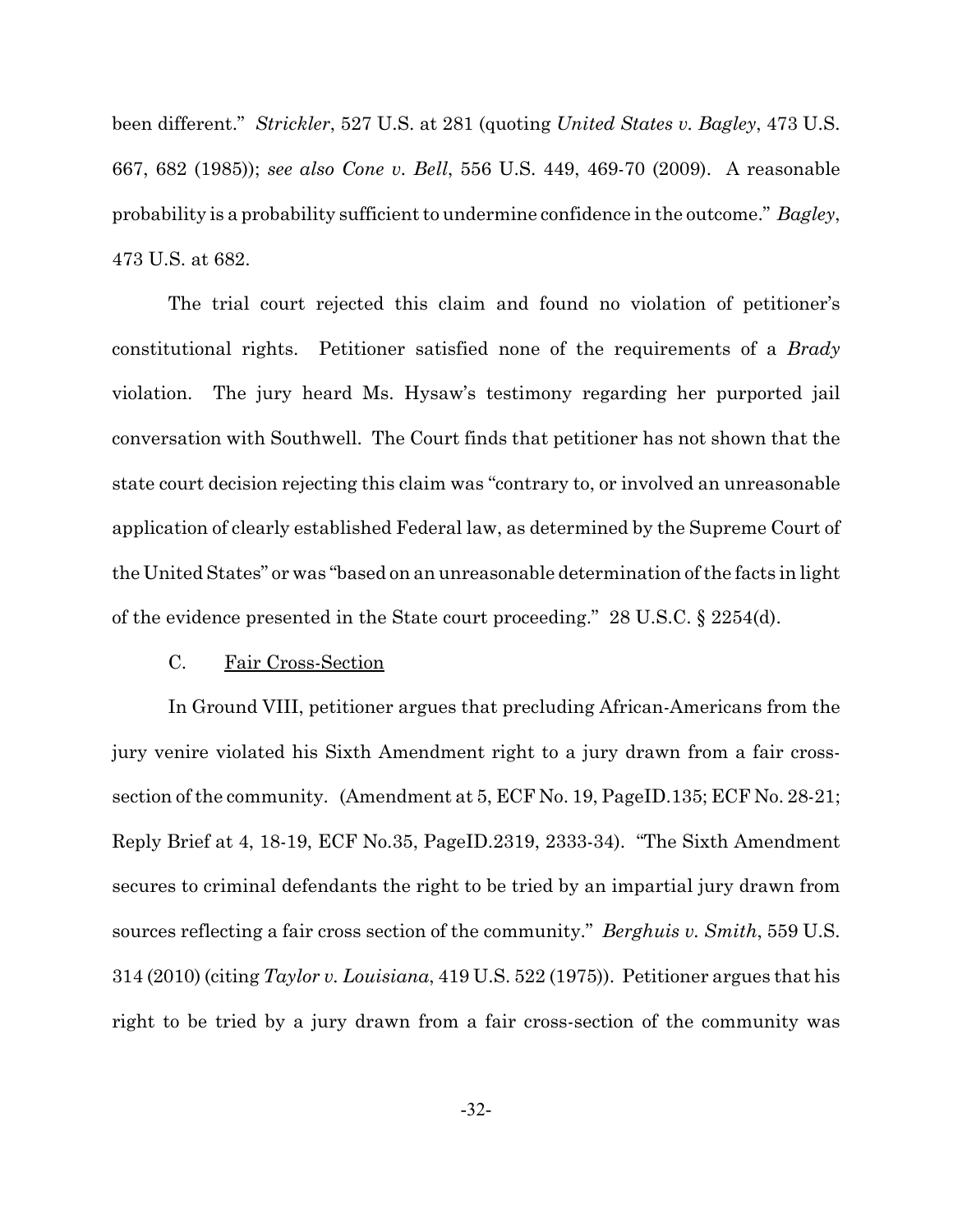violated because the panel from which his jury was selected contained did not contain African-Americans.

To establish a prima facie violation of the fair cross-section requirement, petitioner must demonstrate: (1) the group alleged to be excluded is a distinctive group in the community; (2) the representation of this group in venires from which juries are selected is not fair and reasonable in relation to the number of such persons in the community; and (3) this underrepresentation is due to systematic exclusion of the group in the jury selection process. *See Berghuis*, 559 U.S. at 319 (citing *Duren v. Missouri*, 439 U.S. 357, 364 (1979)). "The first showing is, in most cases, easily made." 59 U.S. at 319. Petitioner has established the first element of a prima facie claim. The Supreme Court has recognized that African-Americans are a "distinctive" group in the community, satisfying the first prong of *Duren*. *Peters v. Kiff*, 407 U.S. 493, 498 (1972). Petitioner's claim fails to satisfy the other two requirements necessary to establish a prima facie violation of the fair-cross-section requirement.

Petitioner has not shown that African-Americans were not fairly represented in Mason County venires in general or the venire from which petitioner's petit jury was chosen. The trial transcript does not indicate the race of any member of the venire, nor the race of any member of the petit jury. No objection was lodged regarding the composition of the venire. Petitioner's counsel expressed satisfaction with the jury selected. Petitioner waited until after his trial, the jury's verdict, sentencing, his unsuccessful direct appeal, and the trial court's denial of his motion for relief from judgment, before he expressed his present concern that his jury was not drawn from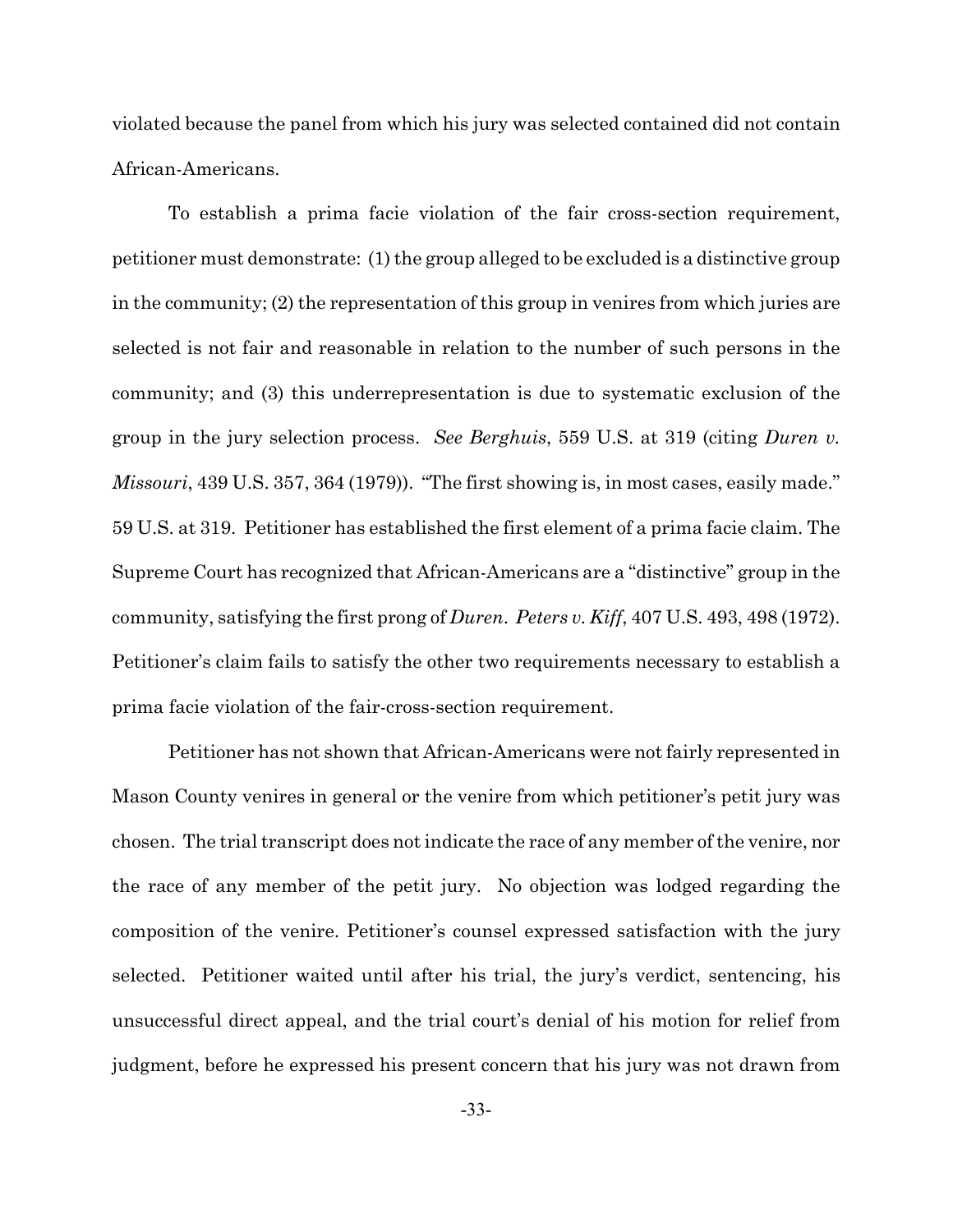a fair cross-section of the community. The record is devoid of evidence supporting petitioner's argument that African-Americans were underrepresented. The trial court found that the percentage of African-Americans on petitioner's venire exceeded the percentage of African-Americans in the county's population. This factual finding is presumed correct and petitioner has not carried his burden of rebutting that presumption by clear and convincing evidence. 28 U.S.C.  $\S 2254(e)(1)$ .

Petitioner has clearly not shown that underrepresentation resulted from a systematic exclusion of African-Americans in the jury selection process.<sup>8</sup> Petitioner must show not only that the distinctive group in question was insufficiently represented on the venire from which his jury was selected, but also that such was the case in other venires as well. *See Duren*, 439 U.S. at 366 ("it was necessary for petitioner to show that the underrepresentation of women, generally and on his venire, was due to their systematic exclusion in the jury-selection process" (emphasis added); *United States v. Odeneal*, 517 F.3d 406, 412 (6th Cir. 2008) ("defendants must show more than that their particular panel was unrepresentative"); *Thompson v. Trierweiler*, No. 15-14273, 2016 WL 6902453, at \*8-9 (E.D. Mich. Nov. 23, 2016); *Calhoun v. Prelesnik*, No. 1:09-cv-468, 2014 WL 4983500, at \*31 (W.D. Mich. Sept. 25, 2014). "Merely because the percentage of a distinctive group selected in a single venire does not mirror the percentage of the group in the entire community cannot be construed

<sup>8</sup> "If underrepresentation by itself were sufficient to support a holding of unconstitutionality, the second and third prong of *Duren* would effectively collapse into one inquiry." *Bates v. United States*, 473 F. App'x 446, 450 (6th Cir. 2012) (quoting *Randolph v. California*, 380 F.3d 1133, 1141 (9th Cir. 2004).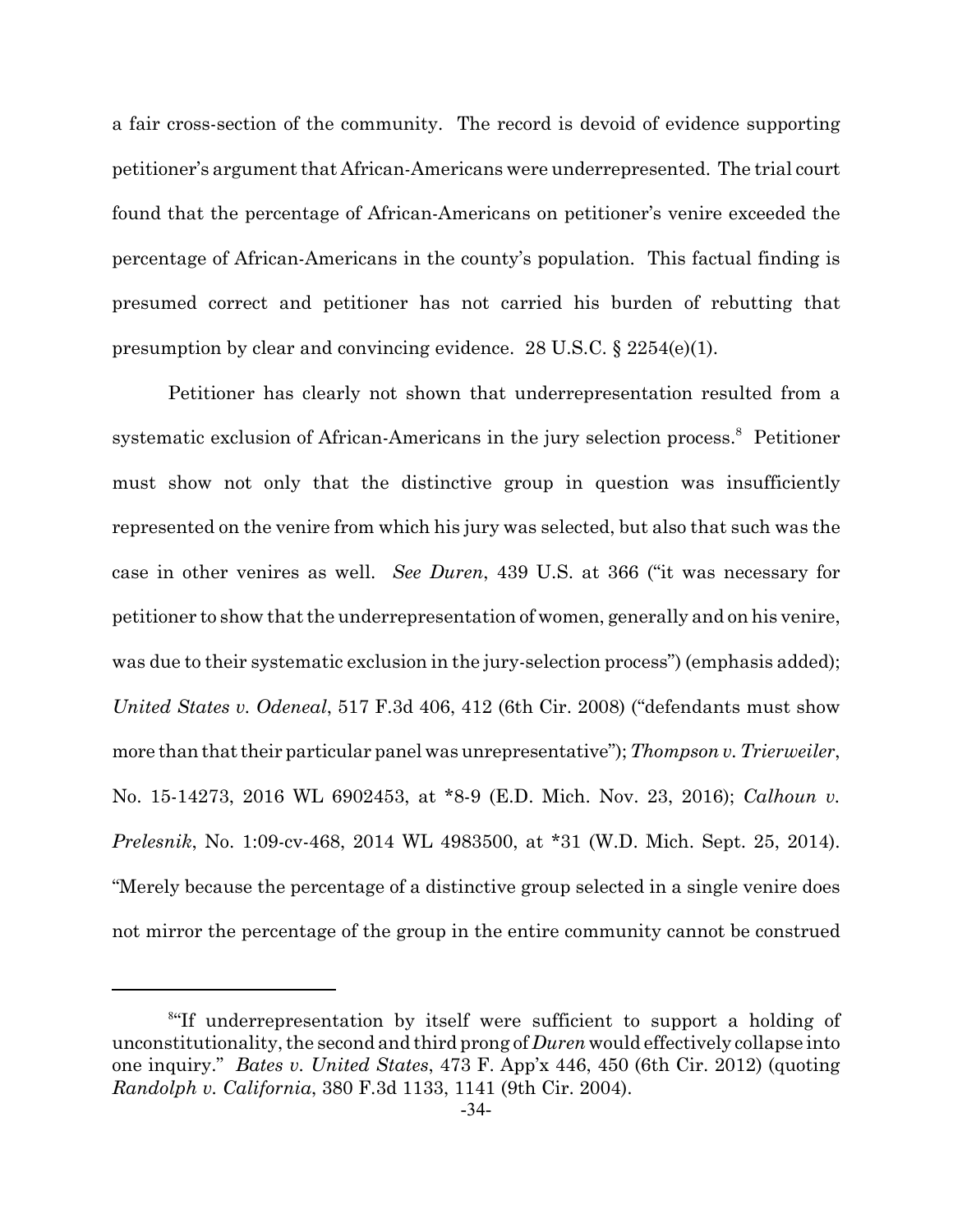as systematic exclusion." *See United States v. Allen*, 160 F.3d 1096, 1103 (6th Cir. 1998); accord *United States v. Martin*, 516 F. App'x 433, 451 (6th Cir. 2013) ("Because [defendants] failed to produce any evidence that under-representation of blacks in [their] venire resulted from systematic exclusion, they did not establish a prima facie case.").

Petitioner provided no evidence of systematic exclusion of African-Americans from the venire from which his jury was chosen, much less systematic exclusion. Petitioner's bare assertion of systematic exclusion does not suffice. *See United States v. McCaskill*, 48 F. App'x 961, 962 (6th Cir. 2002); *Wingfield v. Metrish*, No. 4:06-cv-130, 2009 WL 5149936, at \*4 (W.D. Mich. Nov. 30, 2000). Petitioner clearly failed to meet this burden. His Sixth Amendment challenge must therefore be rejected.

Petitioner has not shown that the state-court decision "was contrary to, or involved an unreasonable application of clearly established Federal law, as determined by the Supreme Court of the United States" or "was based on an unreasonable determination of the facts in light of the evidence presented in State court proceeding." 28 U.S.C. § 2254(d).

Petitioner continues to invoke the Supreme Court's decision in *Batson v. Kentucky*, 476 U.S. 79 (1986). In *Batson*, the Supreme Court addressed a claim that the prosecutor violated the defendant's rights under the Fourteenth Amendment's Equal Protection Clause through the use of peremptory challenges to exclude members of the defendant's race from the petit jury. *Id.* at 82, 89. Here, petitioner fell short of satisfying even the first component of a *prima facie* showing in support of a *Batson*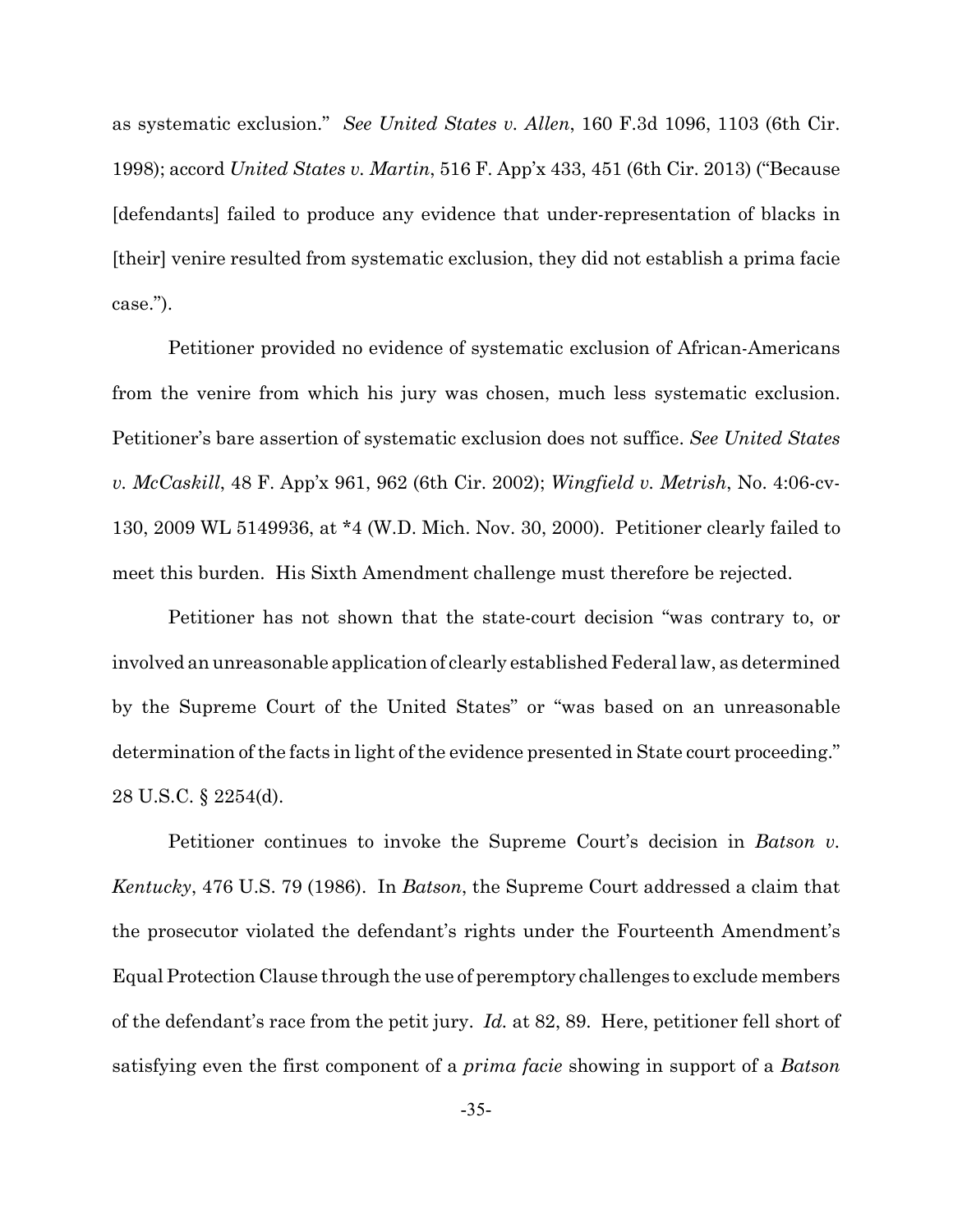claim.<sup>9</sup> Petitioner did not show that the prosecutor used peremptory challenge to remove any venire member of petitioner's race. The trial court judge found that the prosecutor never sought removal of any African-American juror for cause or by peremptory challenge. (ECF No. 28-23 at 2, PageID.2118). The judge's factual finding is entitled to a presumption of correctness and petitioner has not satisfied his burden of "rebutting the presumption of correctness by clear and convincing evidence." 28 U.S.C. § 2254(e)(1).

The Court finds that petitioner has not shown that the state court decision rejecting this claim was contrary to, or involved an unreasonable application of clearly established Federal law, as determined by the Supreme Court of the United States" or was based on an unreasonable determination of the facts in light of the evidence presented in the State court proceeding. 28 U.S.C. § 2254(d).

<sup>9</sup> In order to establish a prima facie case of purposeful discrimination based on the prosecutor's exercise of peremptory challenges, petitioner "first must show that he is a member of a cognizable racial group, and that the prosecutor has exercised peremptory challenges to remove from the venire members of the [petitioner's] race. Second, the [petitioner] is entitled to rely on the fact, as to which there can be no dispute, that peremptory challenges constitute a jury selection practice that permits those to discriminate who are of a mind to discriminate. Finally, the [petitioner] must show that these facts and any other relevant circumstances raise an inference that the prosecutor used that practice to exclude the veniremen from the petit jury on account of their race." *Batson*, 476 U.S. at 96 (citations and quotation omitted).